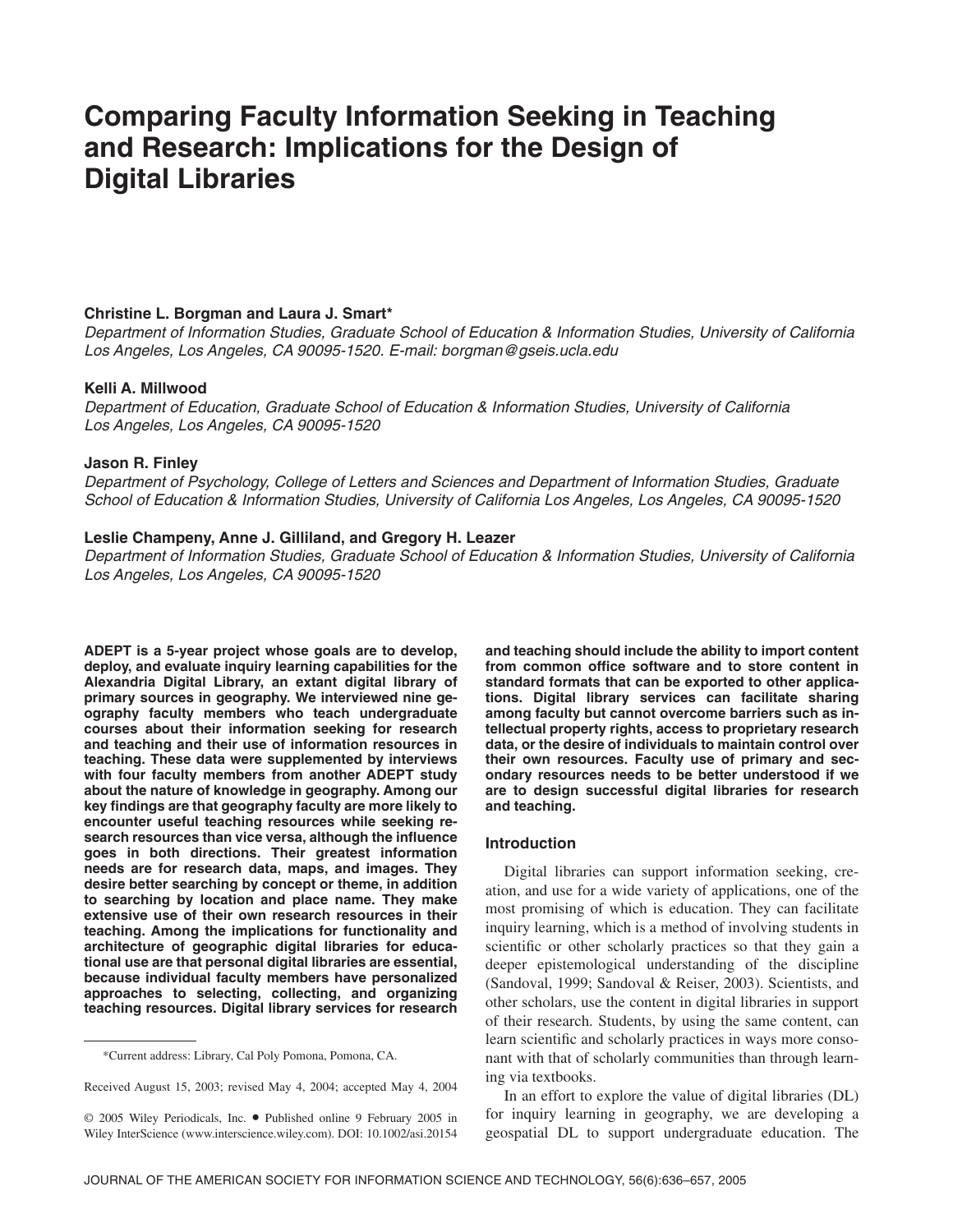Alexandria Digital Earth Prototype Project (ADEPT) is a 5-year (1999–2004) effort based at the University of California, Santa Barbara (UCSB), with multiple partners.<sup>1</sup> The education and evaluation component of the ADEPT project addresses two general research questions: how to design a useful digital library for undergraduate education in geography, and how to design a digital library that university faculty will choose to deploy. These are complementary research questions that rarely are pursued together. It is possible to design an effective and efficient system that is not adopted by the intended users. Conversely, technologies that are adopted may be suboptimal in design, but succeed because they provide sufficient value to their audience (Rogers, 1995). Earlier research by the ADEPT Education and Evaluation Team has explored geographic education, digital library design, and the practices and goals of faculty, teaching assistants, and students (Borgman et al., 2000; Borgman, Leazer, Gilliland-Swetland, & Gazan, 2001; Borgman et al., 2004; Champeny et al., 2004; Gazan et al., 2003; Gilliland-Swetland & Leazer, 2001; Leazer, Gilliland-Swetland, Borgman, & Mayer, 2000; Mayer, Mautone, & Prothero, 2002; Mayer, Smith, Borgman, & Smart, 2002). Research on the conceptual and technical development of ADEPT has been reported by the implementation and knowledge teams (Borgman, 2004; Hill & Freeston, 2003; Hill & Janee, 2004; Hill, Janee, Dolin, Frew, & Larsgaard, 1999; Janee & Frew, 2002; Janee, Frew, & Hill, 2004).

Our results indicate that faculty teaching styles vary widely, even in the same course (Borgman et al., 2000). Individual instructors of the same introductory course on physical geography chose different textbooks, emphasized different sets of geographic concepts, and employed different instructional styles such as their use of formal lectures, chalkboards, overhead projectors, maps, physical objects (e.g., rocks), course Web sites, and methods of evaluating students. We recognized early on that building collections and tools, which would be of value to such a diverse audience was a key challenge.

ADEPT is intended to be a set of tools and services that extended the functionality of the Alexandria Digital Library (ADL), which is a georeferenced digital library (http:// alexandria.ucsb.edu/adl/about\_adl.html). ADL and ADEPT support the two fundamental types of georeferencing: place names and geospatial coordinates (primarily latitude and longitude). ADEPT includes a sophisticated gazetteer that links place names and locations (Hill & Janee, 2004). However, as is typical of geographic information systems, ADL is not indexed by concepts, such as geographic features, agriculture, or population movements. Our studies of geography faculty indicate that searching by geographic event or process, such as "find good examples of adiabatic processes,"

<sup>1</sup>Development and support of the ADEPT system will continue via the DialogPlus Project at UCSB, Michael Freeston, Principal Investigator. Research on education and evaluation aspects of ADEPT will continue at UCLA to August, 2005, via a no-cost time extension to the ADEPT subcontract, Christine L. Borgman, Principal Investigator.

is important for teaching purposes (Borgman et al., 2000a). These findings have led us to extend the scope of our research to assess what kinds of resources are needed for geography instruction (whether or not currently in the ADL) and what searching and manipulation capabilities are required.

The research reported here explores the informationseeking behaviors of geography faculty in support of teaching and research, with the specific goal of applying the results to the design of ADEPT. We recruited nine geographers from an array of specialties in physical and human geography, and asked them questions about how they seek information for teaching and research, and about how they use information resources in their teaching. These data are supplemented by interviews with four physical geographers conducted earlier in the project (1999–2000) about the nature of knowledge in geography. We do not claim broad generalizations from these small samples. Rather, we suggest implications for the design of DLs and identify questions for further research.

## **Background and Literature Review**

The research reported here draws upon studies in information seeking, social studies of science, geography education, evaluation methods, and higher education. Although we have attempted to provide a succinct review of relevant areas of research, the discussion remains lengthy due to the number of variables involved.

#### *Digital Libraries*

Digital libraries are an emerging concept, despite a decade of research and development (Borgman, 1999; Borgman, 2000a). Our work builds upon the definition established in Borgman, Bates, Cloonan, Efthimiadis, Gilliland-Swetland, Kafai, et al. (1996):

- 1. Digital libraries are a set of electronic resources and associated technical capabilities for creating, searching, and using information. In this sense they are an extension and enhancement of information storage and retrieval systems that manipulate digital data in any medium (text, images, sounds; static or dynamic images) and exist in distributed networks. The content of digital libraries includes data, metadata that describe various aspects of the data (e.g., representation, creator, owner, reproduction rights), and metadata that consist of links or relationships to other data or metadata, whether internal or external to the digital library.
- 2. Digital libraries are constructed—collected and organized—by [and for] a community of users, and their functional capabilities support the information needs and uses of that community. They are a component of communities in which individuals and groups interact with each other, using data, information, and knowledge resources and systems. In this sense they are an extension, enhancement, and integration of a variety of information institutions as physical places where resources are selected, collected, organized, preserved, and accessed in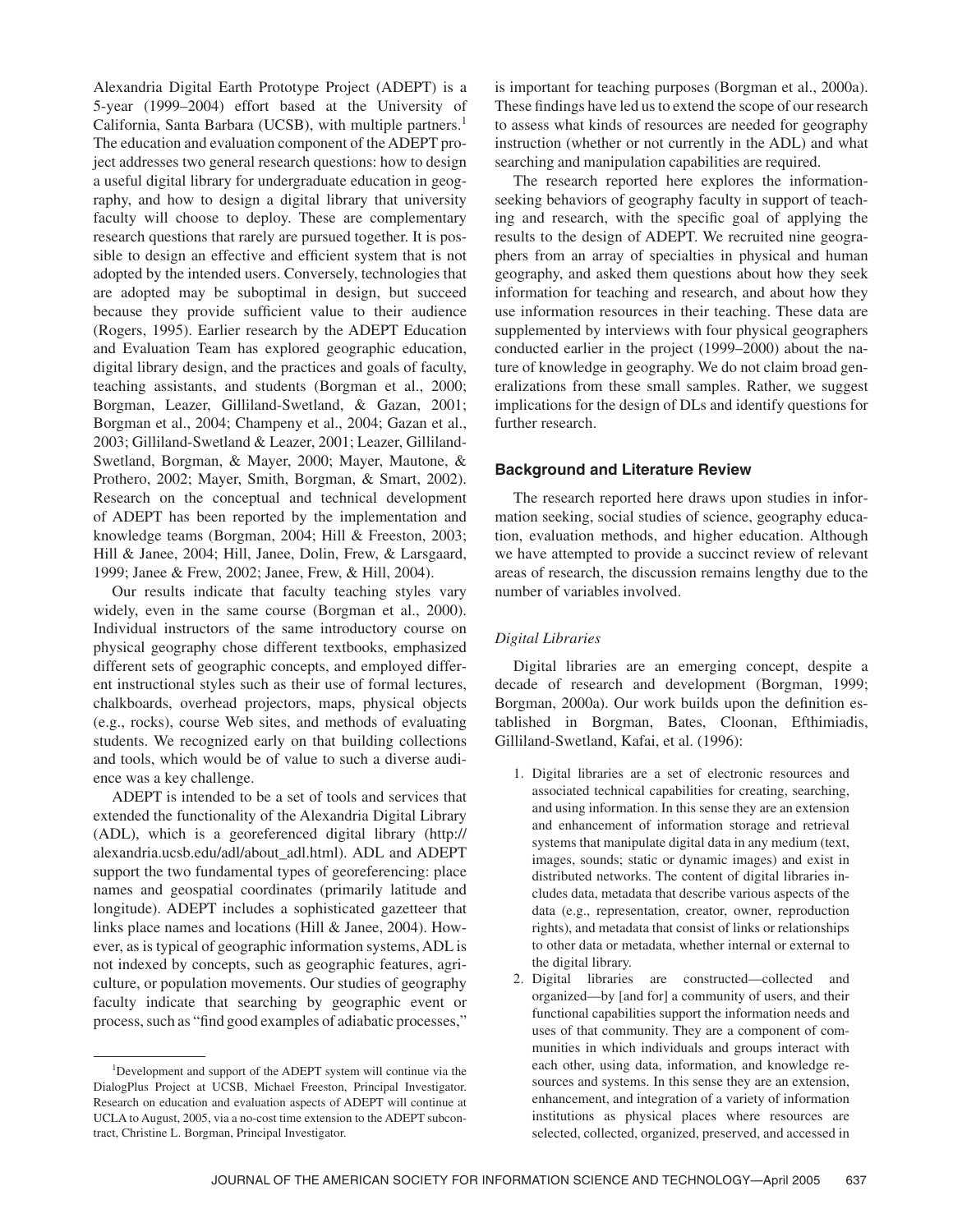support of a user community. These information institutions include, among others, libraries, museums, archives, and schools, but digital libraries also extend and serve other community settings, including classrooms, offices, laboratories, homes, and public spaces.

#### *ADEPT Architecture*

The current version of ADEPT has a rich set of tools and services to support course preparation and presentation (Champeny et al., 2004; Smith et al., 2003). It gives instructors the ability to create, search, and display a variety of learning materials, including geographic information objects (e.g., images, data sets, maps, animations), knowledge bases of course concepts and concept maps of the relationships among concepts, and presentation materials (e.g., lectures, lab exercises, self-guided presentations). (See Figures 1–3.) Course materials can be presented in multi-screen, multimedia formats in the classroom, laboratory, or on the Web. Resources assembled for the course are held in the instructor's "personal digital library" (PDL) within ADEPT. This architecture enables the instructor to share some or all of a PDL with other ADEPT users. The assembled resources are available to students on the course Web site. The first full-course deployment of this version of ADEPT took place in an introductory physical geography course in Fall term, 2002, and Spring term, 2003, taught by the same instructor.

The personal digital library architecture will allow collections and services to be tailored to individual practices without compromising the organization of the larger database. Further, by giving users the option of sharing some or all of their PDL with others, they can incorporate their own research data and proprietary sources without risk of releasing materials they do not wish to share openly (Borgman, 2000b). The appropriate architecture for ADEPT has been the subject of vigorous debate within the design team. Among the issues addressed were whether users should be supported in creating their own ad hoc collections, or whether formal collection development (in the traditional library sense) should be presumed (Hill et al., 1999). The design now supports PDLs.

## *Education and Evaluation Research on the Alexandria Digital Earth Prototype (ADEPT)*

Despite the calls for more evaluation of digital libraries (Borgman, 2002; Borgman & Larsen, 2003; Larsen & Wactlar, 2004; Manduca, McMartin, & Mogk, 2001; Marchionini & Crane, 1994; National Science Foundation, 1999; Smith et al., 2003), few digital library projects are as actively engaged in evaluation as ADEPT. The ADEPT Education and Evaluation (E&E) Team consists of faculty and student researchers at UCLA and UCSB with expertise in information studies, education, and psychology. Our role is to assist in systems design via formative, iterative, and summative evaluation. Activities to date include observing undergraduate courses in geography, interviewing faculty and

students, gathering teaching materials used in geography courses, analyzing the instructional content of geography courses, identifying usability criteria and functionality, and conducting usability evaluations of prototypes. While most of our efforts have focused on physical geography, as that is the topic for which we have the richest collections in theADL and it is the primary research area of the geographers who are members of the ADEPT design team, we also are studying human geography courses, instructors, and students.

The ADEPT alpha-prototype, constructed in PowerPoint with text, images, movies, and Web links, was deployed in the 1999–2000 academic year for selected lectures at both campuses. We interviewed faculty and students before and after the introduction of the alpha prototype and assessed the usability of the software. Results from these studies were used to write use case scenarios and enhanced software specifications for second-generation prototypes (Ancona, Freeston, Smith, & Fabrikant, 2002; Coleman, Smith, Buchel, & Mayer, 2001; Gazan et al., 2003). Substantial design changes resulted from these iterative evaluations, such as creating a three-screen display rather than a single-screen display for teaching, building separate modules for creating lectures, concept maps, and examples, and constructing personal digital libraries that could import content from instructors' collections.

In observing instructors in introductory courses, we found that they rarely cited specific sources of primary scientific evidence and spent little time relating scientific method to the development of geographic knowledge during lectures. However, these instructors indicated their desire to teach with the primary data and images that ADEPT could provide (Borgman et al., 2001). To facilitate the incorporation of primary resources in teaching, we need a better understanding of faculty's instructional preparation practices (i.e., selecting, gathering, organizing, and presenting materials).

Two key questions drive the next phase of our research: (a) how will ADEPT work in physical geography courses taught by other instructors, and (b) how will it work in courses in other subjects that employ geospatial content. We are deploying ADEPT in multiple classrooms in 2003–2004 to address these issues. The research reported in this article informs those implementations.

## *Information Seeking and Use in Geography*

Geography is a particularly promising area of study for digital libraries because of the wealth of geospatial resources available and because of the difficulty of using many of those resources. Seeking, using, and creating geospatial resources such as maps, photos of the earth's surface and climate, and remote sensing data require geospatial reasoning ability. Geospatial reasoning is perhaps the most difficult aspect of learning geography, due to its cognitive complexity (Mark, 1997). This form of reasoning involves the relationship between space and time, comprehension of twodimensional representations of three-dimension space (or four-dimensional representation when time is a variable),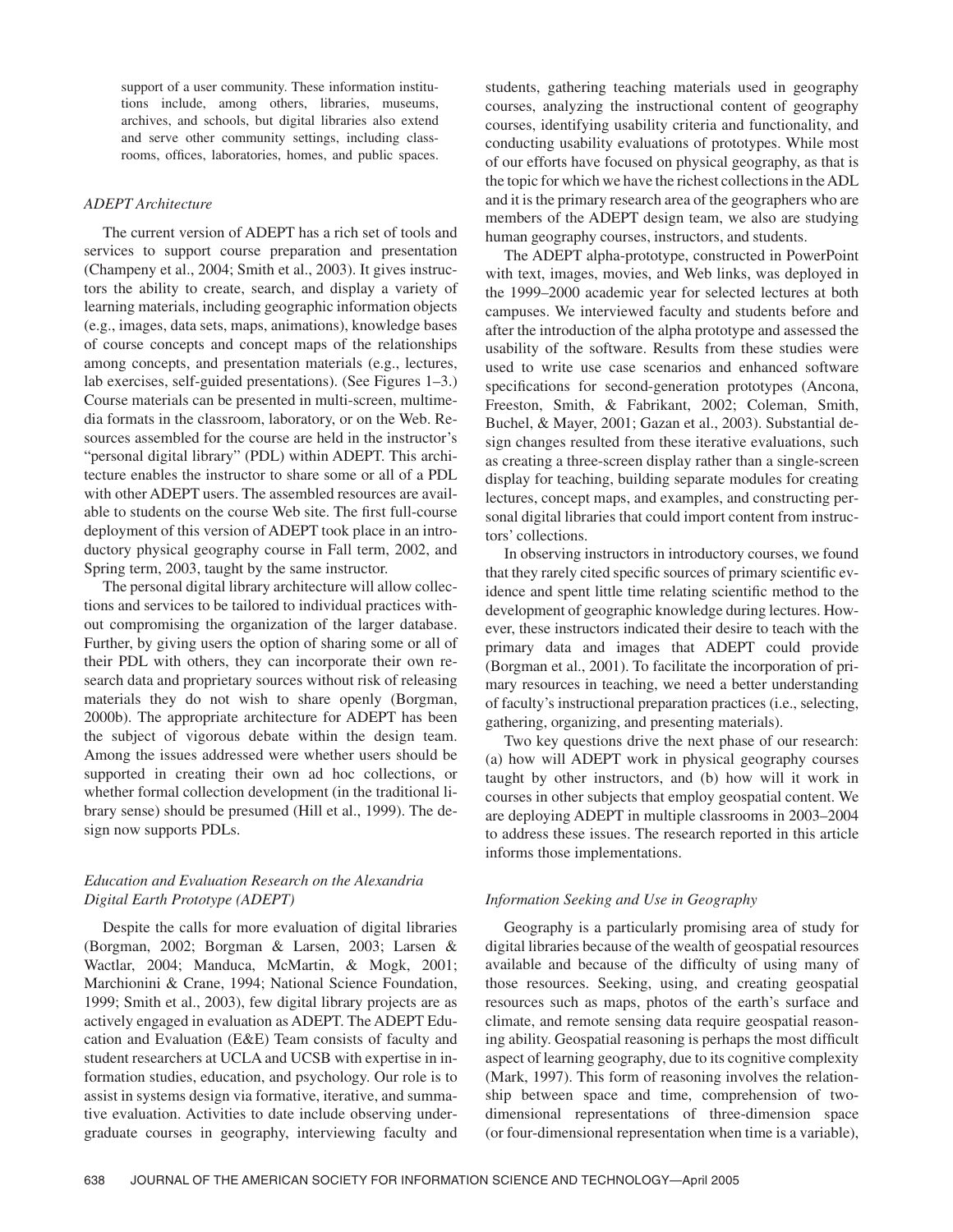

FIG. 1. ADEPT classroom presentation. From the left, the Knowledge window displays concepts and interrelationships between them. The central Lecture window displays the presentation materials, such as lecture, laboratory, or self-guided presentation. The Collection window on the right displays digital library items, such as images, maps, texts, and animations that illustrate the concept or interrelationships between concepts. From "The ADEPT conceptbased digital learning environment," by T.R. Smith, D. Ancona, O. Buchel, M. Freeston, W. Heller, R. Nottrott, et al. In T. Koch and I.T. Solvberg (Eds.), Research and Advanced Technology for Digital Libraries, 7th European Conference (ECDL 2003), p. 303. Copyright 2003 by Springer Publishing. Reprinted with permission of the author.

# **SUBTOPIC: Drainage Basins and Networks of River Channels**

# QUESTION: Why are Drainage Basins important?

ANSWER: Most of the Earth's Landsurface has the imprint of Fluvial Erosion and Deposition Processes. In particular much of the surface is partititioned into drainage basins which are therefore the dominant Landform (or assemblage of Landforms)

COMMENT: The Drainage Basin is the primary unit of Landscape in areas where Fluvial Processes are significant.



# QUESTION: What are the most fundamental processes underlying the emergence of Stream Channels, Networks of Channels, and Drainage Basins?

FIG. 2. ADEPT Lecture window. From "The ADEPT concept-based digital learning environment," by T.R. Smith, D. Ancona, O. Buchel, M. Freeston, W. Heller, R. Nottrott, et al. In T. Koch and I.T. Solvberg (Eds.), Research and Advanced Technology for Digital Libraries, 7th European Conference (ECDL 2003), p. 308. Copyright 2003 by Springer Publishing. Adapted with permission of the author.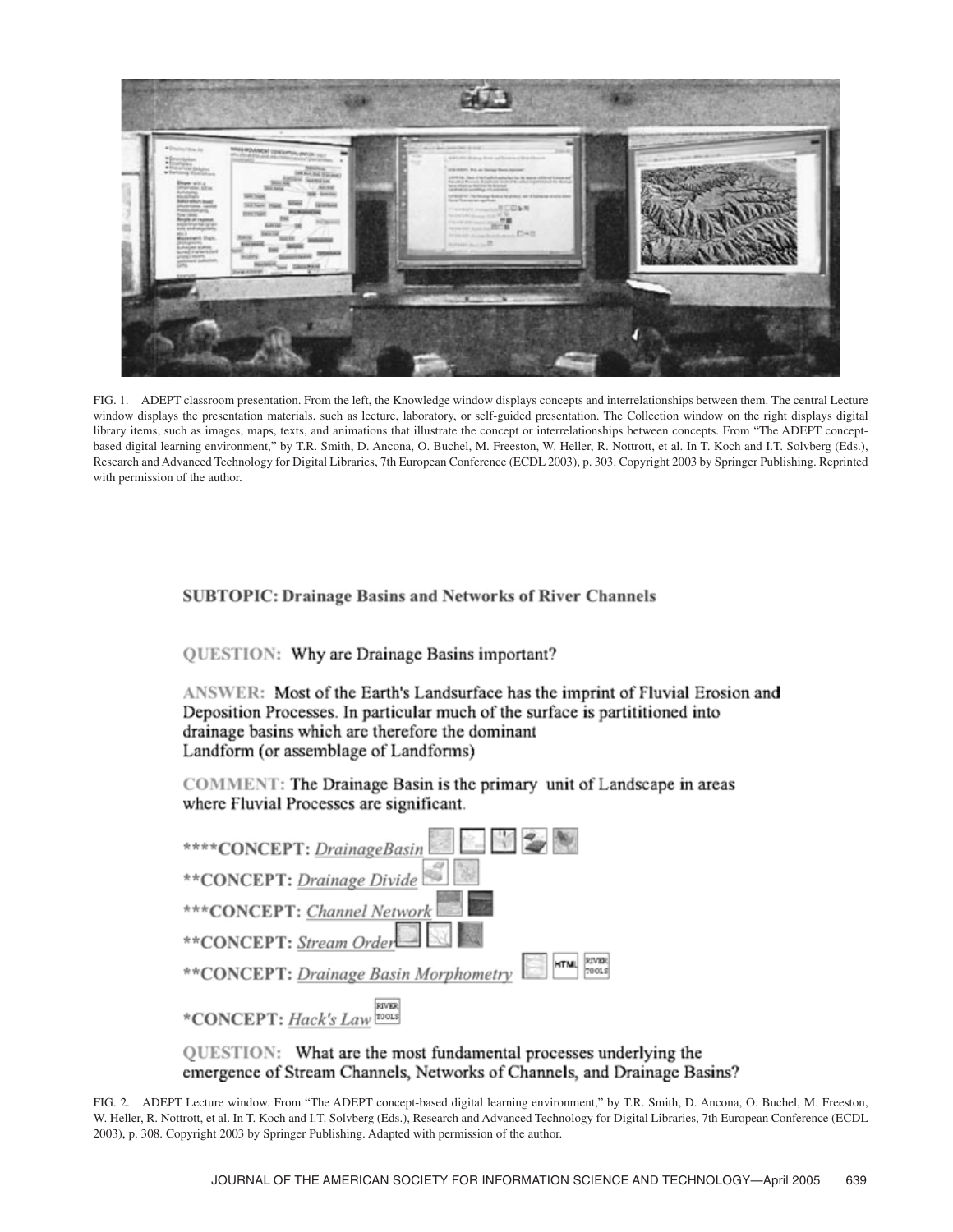Concept: Mass Movement [mass wasting]



FIG. 3. Visual presentation of the Concept Space—the Concept of *Mass Movement* from the Physical Geography course. From "The ADEPT concept-based digital learning environment," by T.R. Smith, D. Ancona, O. Buchel, M. Freeston, W. Heller, R. Nottrott, et al. In T. Koch and I.T. Solvberg (Eds.), Research and Advanced Technology for Digital Libraries, 7th European Conference (ECDL 2003), p. 309. Copyright 2003 by Springer Publishing. Reprinted with permission of the author.

and often requires qualitative reasoning from incomplete data (Egenhofer & Mark, 1995; Mark, 1997; Monmonier, 1993).

These complex relationships and representations are difficult to present in simple ways. Geographic information systems rely on formal, mathematical models to represent maps, images, and other geospatial data. Users of these systems must learn the formal representations to search and manipulate geospatial content. Instruction in the use of GIS usually consists of full academic courses at the upper division undergraduate level or at the graduate level, and is aimed at students specializing in geospatial topics. The learning requirements of GIS have been a barrier to making geospatial data accessible for introductory courses and for inquiry learning approaches to instruction. To make GIS usable with minimal instruction, these systems must support less formal, common-sense geographic reasoning, which is known as "naïve geography" (Egenhofer & Mark, 1995; Larson, 1995). Searching for geographically located images is a key area for the design of ADEPT (Hill & Freeston, 2003; Janee, Frew, & Hill, 2004).

Much of introductory instruction in geography is devoted to learning geographic reasoning. The instructors we have observed spend substantial portions of classroom time displaying maps and images and explaining how to interpret them. Teaching assistants in laboratory sections also spend much time explaining representation concepts such as isolines, topography, and mercator projections. These representations are the subject of laboratory exercises and examinations. Geography textbooks are laden with maps, images, and diagrams. Many introductory texts now include CD-ROMs that contain additional maps, images, and movies of dynamic processes.

The challenges of geographic reasoning also are apparent in bibliographic control of maps and other geospatial data (Larsgaard, 1998; Monmonier, 1993). Finding maps can require several layers of search through guides to maps and atlases, and then through the maps and atlases themselves. Maps often are cataloged only as collections, without entries for individual maps. Many useful maps are uncataloged because they appear in books and articles. Once located, browsing maps that lie flat in 4' drawers is much more difficult than browsing books on a shelf. Even with a map in hand, external sources may be required to determine its accuracy and political factors that influenced its design (Monmonier, 1993). Thus, it is essential for the design of ADEPT that we understand more about how geography instructors search for maps and images and how they use those resources in teaching.

#### *Information Seeking by University Faculty*

Research on information needs and information-seeking behavior of academics extends back to the late 1950s (Hurych, 1986), beginning with simple descriptive studies and evolving into discipline-specific investigations (Hart, 1998). Excellent reviews include Case (2002), Dervin and Nilan (1986), Meadows (1998), Westbrook (1997), and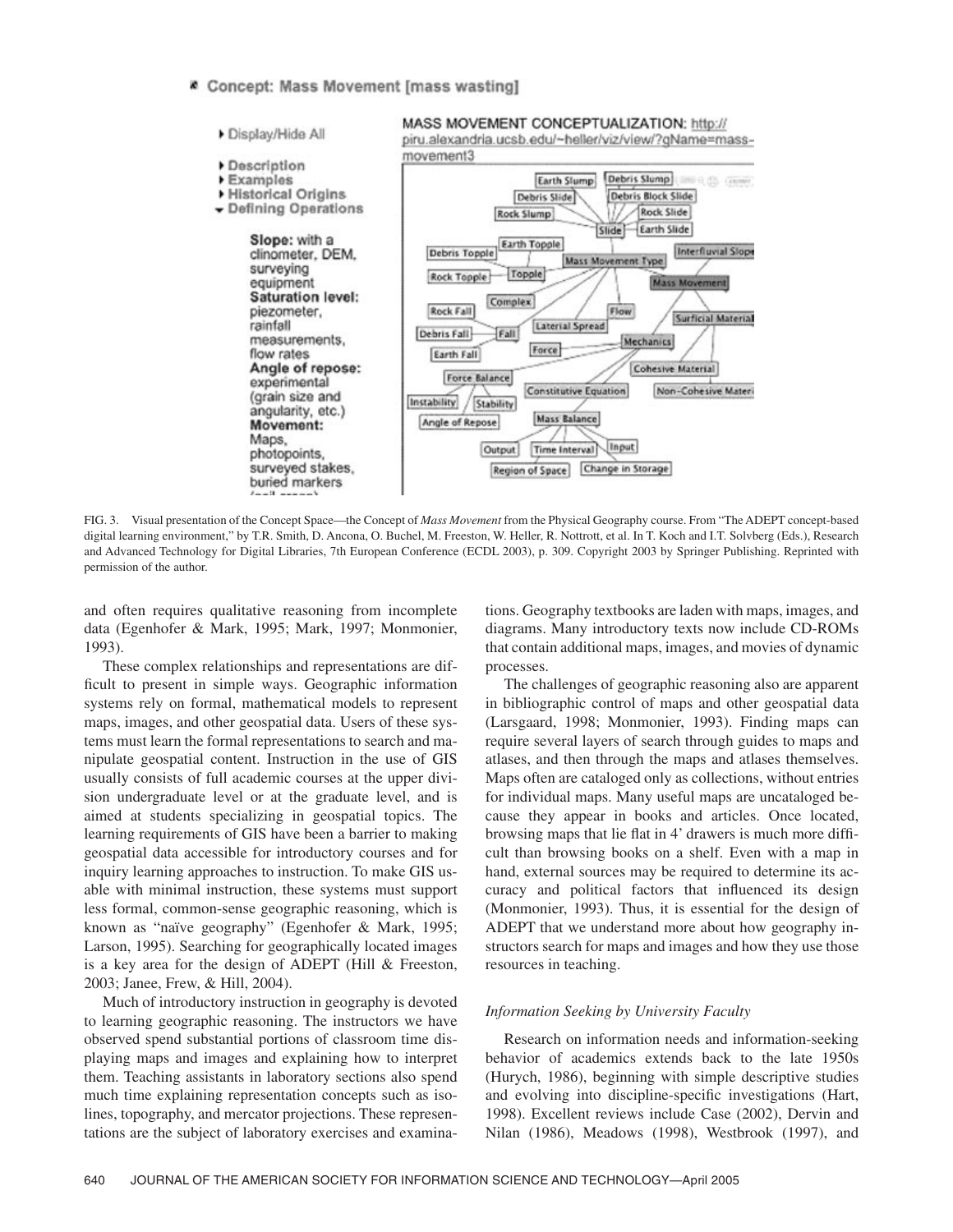Pettigrew, Fidel, and Bruce (2001). However, this body of research scarcely considers the multiple work roles of academics or their use of digital geospatial information. Studies typically characterize users by singular roles such as novice, expert, student, or faculty member within a specific discipline. Lagoze (1997) is among the few to note that one person may take on multiple roles within a single digital library interaction.

More holistic research will be needed to capture the cognitive, social, and organizational aspects of complex information-related behavior (Pettigrew et al., 2001). Leckie, Pettigrew, and Sylvain (1996) surveyed the literature on information seeking of engineers, lawyers, and healthcare professionals to determine commonalities across models. Their composite model includes a feedback loop that is initiated before another iteration of information seeking commences. While the feedback loop idea is common to other stage theories of information seeking (e.g., Bates, 1989; Kuhlthau, 1988, 1991), what is distinctive about the Leckie, Pettigrew, and Sylvain study is that "an outcome from one task associated with a particular role . . . may quite unexpectedly benefit the professional in another role" (p. 187). Research on social networks also suggests that people share information with other people selectively, often with the expectation of reciprocity at some future time (Monge & Contractor, 2003). Thus, information and work roles interact in a variety of complex ways.

#### *Information Seeking in Support of Teaching and Research*

Our concern in this study is the relationship between information seeking of academics in support of their teaching and in support of their research, which is a particularly under-studied topic. The only study we identified that compared information seeking in these two roles is that of Hart (1998), and his findings are not generalizable due to his sampling methods.

The dearth of research in this area is particularly notable given the long history in higher education of studying the relationship between the research and teaching roles of faculty (Astin 1993; Astin & Chang 1995; Clark, 1997; Dill, 1999; Gottlieb & Keith, 1997; Jenkins, 2000; Serow, 2000). Much of this body of work consists of statistical correlations between measures of research productivity and of teaching effectiveness. The correlations are generally high, and the strong relationship is presumed in academic lore and embodied in the evaluation criteria for faculty at research universities. Yet the correlations may be suspect due to measurement problems, to the halo effect of good research on perceptions of teaching, and to variations in the resources of universities (Astin, 1993; Astin & Chang 1995; Jenkins, 2000). In a comprehensive study, Astin (1993) found that students were *less* satisfied and learned *less* well from faculty who were more research oriented. Of particular interest is Jenkins' (2000) analysis of higher education research in the field of geography. He concludes that research and teaching are all too often separate and competing activities. Faculty members' research should be integrated into their teaching in ways that can stimulate students to more active learning, to understanding the nature of research, and to viewing geography as a research-based discipline.

## *Inquiry Learning*

Inquiry learning approaches that bring scientific or scholarly experiences to the classroom are central to integrating teaching and research at the undergraduate level (Jenkins, 2000; Reinventing Undergraduate Education, 1998, 2001). Providing context for research questions is a central goal of inquiry learning. In education research, context can be framed in terms of the fidelity between "real" scientific practice and the tools and practices of classrooms. At one pole of educational researchers are those who advocate maintaining a high degree of fidelity between what students do and what scientists do by having the students get involved in live, ongoing scientific studies often "at the elbows" of real scientists doing their own research (Hay & Barab, 2001). At the other pole are approaches that create self-contained learning communities within the classroom. They model the process of scientific investigation but do not work directly with scientists (Reiser et al., 2001). The design of tools for accessing, analyzing and presenting scientific data will vary by the approach chosen. Inquiry learning addresses epistemology directly by assisting students to "think like scientists" rather than to learn "about science" from textbooks and small, often artificial, experiments (Sandoval, 1999; Sandoval & Reiser, 2003). Thus, the match between how science is done and how scientific data are represented in digital libraries may be as critical for science learners as for scientists (Borgman, 2004).

Fidelity between the practice of science and the learning of science will require ways of describing data so that they are useful and usable for both purposes. When designing digital libraries for use by faculty, teaching assistants, and undergraduate students, differences in expert and novice behavior become apparent. Faculty, who hold PhDs in their field of study, bring a much deeper knowledge of the scholarly process and domain to their use of a digital library of primary source data than do their students. If the goal of a digital library such as ADEPT is to align activities of faculty and students, then finding ways to represent "real scientific data" in ways interpretable by students is essential. The tools and services associated with a digital library for teaching geospatial knowledge also must support commonsense models of geographic reasoning, as explicated in "naive geography" (Egenhofer & Mark, 1995).

#### **Research Method**

Throughout the ADEPT project, we have employed a variety of formative and summative methods in the iterative design and evaluation of the ADEPT system. The study reported here is based on interviews with nine faculty members of one department of geography and supplemented by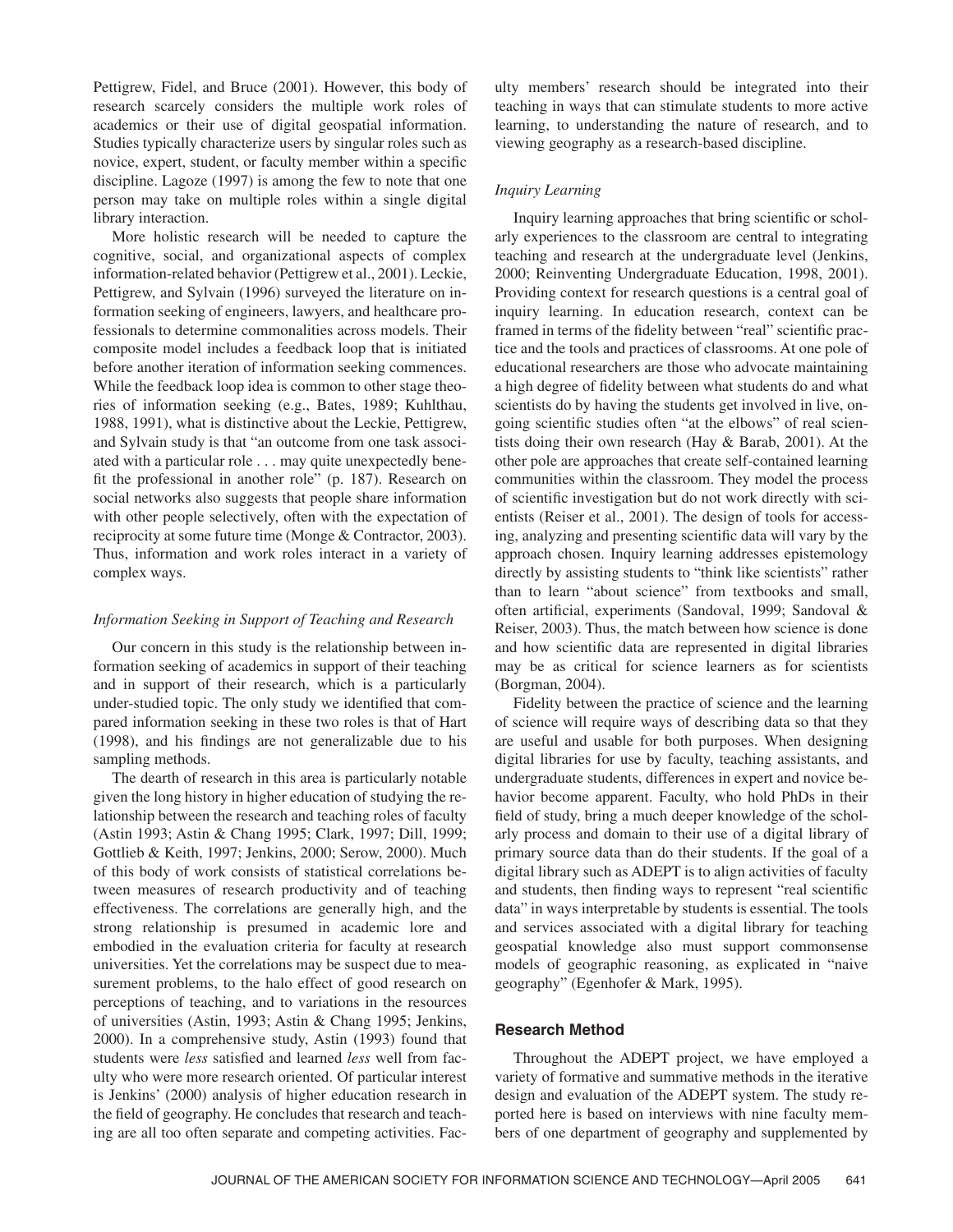data from interviews with four faculty members from two departments that were conducted about 2 years earlier.

## *Participants*

We invited geography faculty who were currently teaching one or more undergraduate courses to participate in an audiotaped semistructured interview. The faculty was from one geography department with 21 geographers (18 male, 3 female). Nine of 21 faculty members participated in this study. Six respondents were physical geographers and three were human geographers (8 male, 1 female.). However, at least one of the physical geographers could also be classified as a human geographer, as is discussed in the Results section. They represent the ranks of assistant, associate, and full professors.

Interviews with four physical geographers who deployed an earlier ADEPT prototype in their classrooms were conducted pre- and postdeployment. These four faculty members consisted of two at each of our participating universities; all four are male. Two subjects participated in both studies, which were conducted about 2 years apart (2000 and 2002).

All nine subjects in the primary study are drawn from one department, which is in the Social Sciences Division of the College of Letters and Sciences. Related departments such as geology and atmospheric sciences are in the Physical Sciences Division. The Department of Geography at our other participating university is located in the Division of Mathematical, Life, and Physical Sciences of their College of Letters and Sciences.

#### *Interviews*

Interview questions in the information-seeking study were intended to address the following research objectives:

- 1. Identify and describe faculty information needs and information seeking in support of instruction.
- 2. Compare and contrast information needs and seeking in support of instruction with information needs and seeking in support of research.
- 3. Identify and describe tools used when searching for instructional materials.
- 4. Identify and describe content chosen for instruction and the process by which they are selected and evaluated by faculty.
- 5. Analyze how instructional media is arranged prior to presentation.
- 6. Compare the choices of instructional content with the presentation of geography concepts in the classroom.

We interviewed faculty members during an academic term in which they were teaching a lower-division undergraduate class to ensure their description of their experience was current (see Appendix A for interview questions). Interviews were conducted in each faculty member's office so we could observe them in their working environment. One interviewer and at least one note-taker participated in each interview. Interview questions were open-ended to allow

faculty to describe their experience in their own words. Probes and follow-up questions were used for clarification and amplification. Interviews lasted from about 30 minutes to almost 2 hours, with the average length being about 1 hour. They were tape-recorded and later transcribed.

The interviews conducted predeployment of the earlier ADEPT prototype addressed faculty members' views of the field and their pedagogical goals. The instrument consisted of 15 open-ended questions (see Appendix B). Here we report only data about the scope of the field of geography and choice of data sources, which complement the current study and were not reported elsewhere.

All results presented here are drawn from the informationseeking study of nine geographers, except where specifically noted that the data are from the earlier study on the ADEPT alpha-prototype deployment.

#### *Coding*

Two coders each read two of the same transcripts and looked for emerging themes in the data (see Appendix C). Once a consensus among themes was achieved, a third coder was trained. All three coders coded all of the transcripts and resolved disagreements through consensus. The predeployment interviews were coded with the same themes by one member of the same coding team. Additional codes were established to identify statements about geography as an information-intensive discipline and general statements about the impact of information technology on students.

#### **Results**

The faculty interviewed represent a wide range of research interests. In physical geography these include climatology, geomorphology, ecosystems, environmental change, historical geography, and desertification. Research areas of the human geographers in our study include privacy, environmental change, and the culture of specific regions. Faculty in all specialties search for maps and images, with some differences in information-seeking behavior between physical and human geographers. This is a group of active information seekers, gathering resources from a wide array of print and electronic sources on a regular basis. Most are able to articulate their information seeking in support of research better than they can explain how they seek information for their teaching. In most cases, the teaching and research activities appear to reinforce each other. While pursuing research materials, they encounter items of value for teaching. Conversely, some try out ideas for research in their teaching, so the information they gather for a course may serve both purposes. Our study addressed only undergraduate courses that these faculty are currently teaching; practices may be different for graduate courses.

Although the distinction between physical and human geography is often viewed as a dichotomy, it is apparent from our data that these specialties exist along a continuum. We attempted to recruit a balanced sample of physical and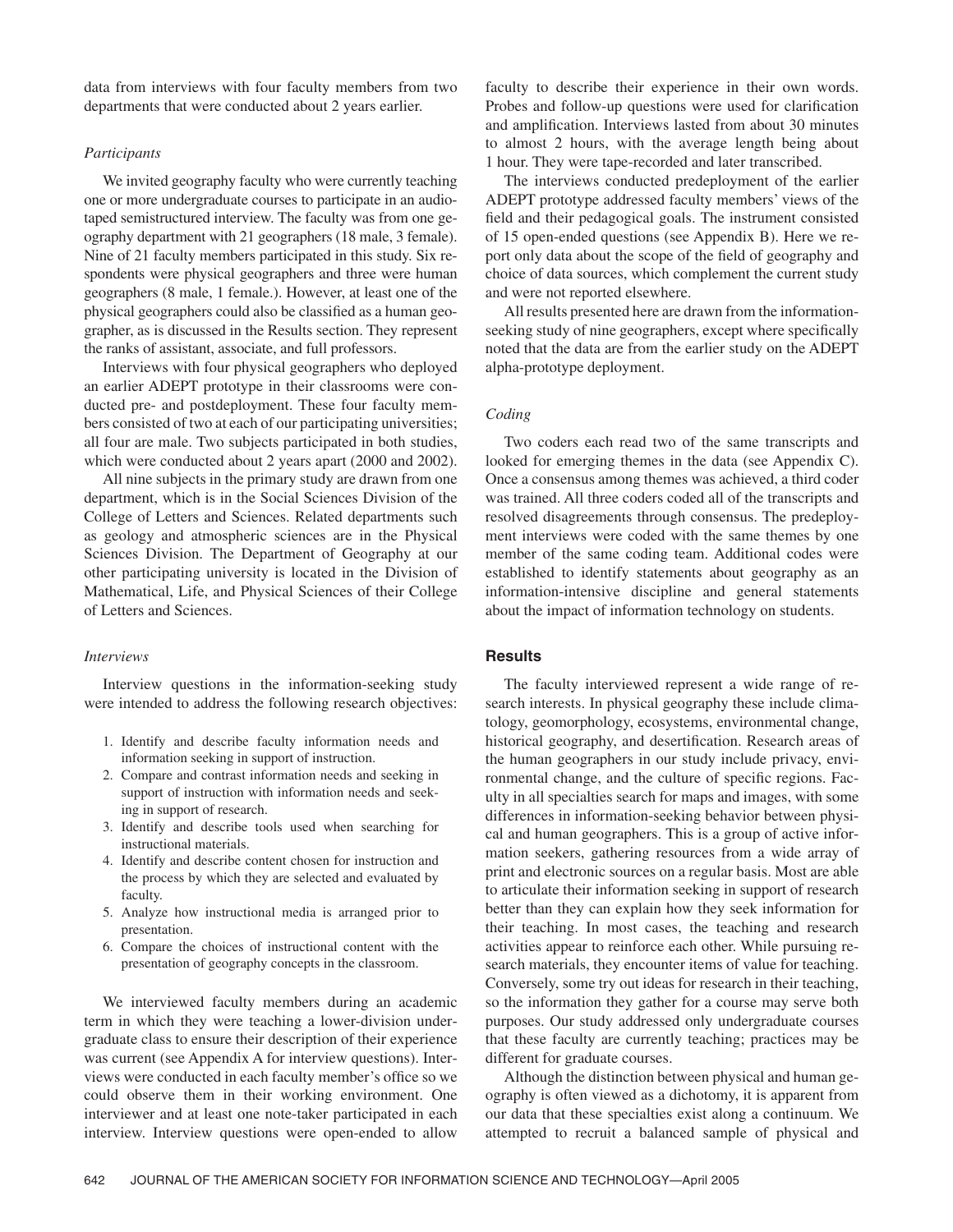human geographers and originally classified the participants as five physical and four human geographers. One subject was initially grouped with human geographers due to his historical research, which relies heavily upon archival sources commonly used for cultural topics. However, upon closer inspection, we decided this subject was more appropriately classified as a physical geographer because he teaches the introductory undergraduate course in that area. Given that our research focuses on teaching, a classification based on teaching specialty was chosen over one based on research area. The other three faculty members classified as human geographers teach introductory undergraduate courses in that area. Despite having only three human geographers in our sample based on this classification, some differences in information-related practices between human and physical geographers are apparent.

Results are organized into themes that represent our findings from this exploratory study.

#### *Scholarly Inquiry in Geography*

One of the continuing questions in the ADEPT project is about the nature of knowledge in the field of geography. What are these geographers' epistemological views of their field? What do they view as sources and types of geographic knowledge? How is geographic information used to solve geographic problems? What aspects of geographic inquiry do these geographers want to convey to students in their introductory courses?

The pre-ADEPT prototype implementation interviews conducted 2 years earlier attempted to address these issues directly. Although all four subjects in that study were physical geographers, they were articulate about the nature of knowledge across their field. One subject was particularly comprehensive:

Geography is the study of a spatial distribution of most any feature on Earth's surface. It's broken into two major components.... Human geography deals with the differences in culture as far as culture [is] distributed across Earth's surface.... The human geography interacts, intersects with physical geography—which is the distribution of climate and geology across the Earth's surface—in many ways, because humans make their living off of the land to one extent or another, and the land and its ability to produce sustenance for humans varies in direct relationship to climate and geology and other factors.

Another subject emphasized the integrative nature of the field:

Geography is one of the only disciplines that encompasses both physical and human cultural and societal concerns. It's able to thread together a number of different disciplines under one hat.

Yet another subject addressed the systems orientation of the field:

We're interested in the pattern as well in the process... geography [is] a discipline that synthesizes so that there isn't a focus just on an item of research data, but how that fits into the whole network . . . a system is an important concept to convey, because there's the whole thing and then there's the interaction.

Although we did not ask the same questions of the nine geographers in the information-seeking study, we elicited related responses on the nature of scientific questions. Our physical geographers draw upon a variety of scientific data and theories:

within each framework, there is generally a scientifically and internationally accepted body of information that has to be conveyed.

The same physical geographer offered a rich example of integrating numerical data into diagrams as a means of explaining geomorphological processes:

Last week, for example, I was discussing with the students the . . . sources of sediment that are available on the coast from river erosion, from cliff erosion, from coral reef destruction, and so on. So I just took the whole blackboard and worked it up from scratch in front of them and had them follow it through, giving them numerical values for rates of erosion and rates of sediment transport and literal drift whenever it was relevant. So after about half an hour they had a three-dimensional diagram in front of them in which they have the information.

Our human geographers take a somewhat different approach to intellectual inquiry in the field:

the first half of the class we... try to deluge them with a set of concepts. In the second half of the class, the idea is to try to get them to understand particular topics and then to do a project that involves another topic and analyzes that topic . . . [What] I want them to understand at the end of the class... are questions like, "What does privacy mean in this context?" "What's the difference between privacy and surveillance and confidentiality and secrecy?" "What are the differences now and how do those differences emerge and how do those differences get articulated in the context of some particular social issue?"

Another human geographer offered this example of inquiry:

I talk a lot about geography of Los Angeles, but the goal isn't to learn about Los Angeles specifically. The goal is to take their experience of Los Angeles and to then be able to ask questions about urbanization in other parts of the world, ask questions about something as simple as the use of recreational parks as public spaces.

# *Knowledge Sources and Information Technology in Geography*

The four interviews with physical geographers conducted in 2000 prior to classroom implementation of the ADEPT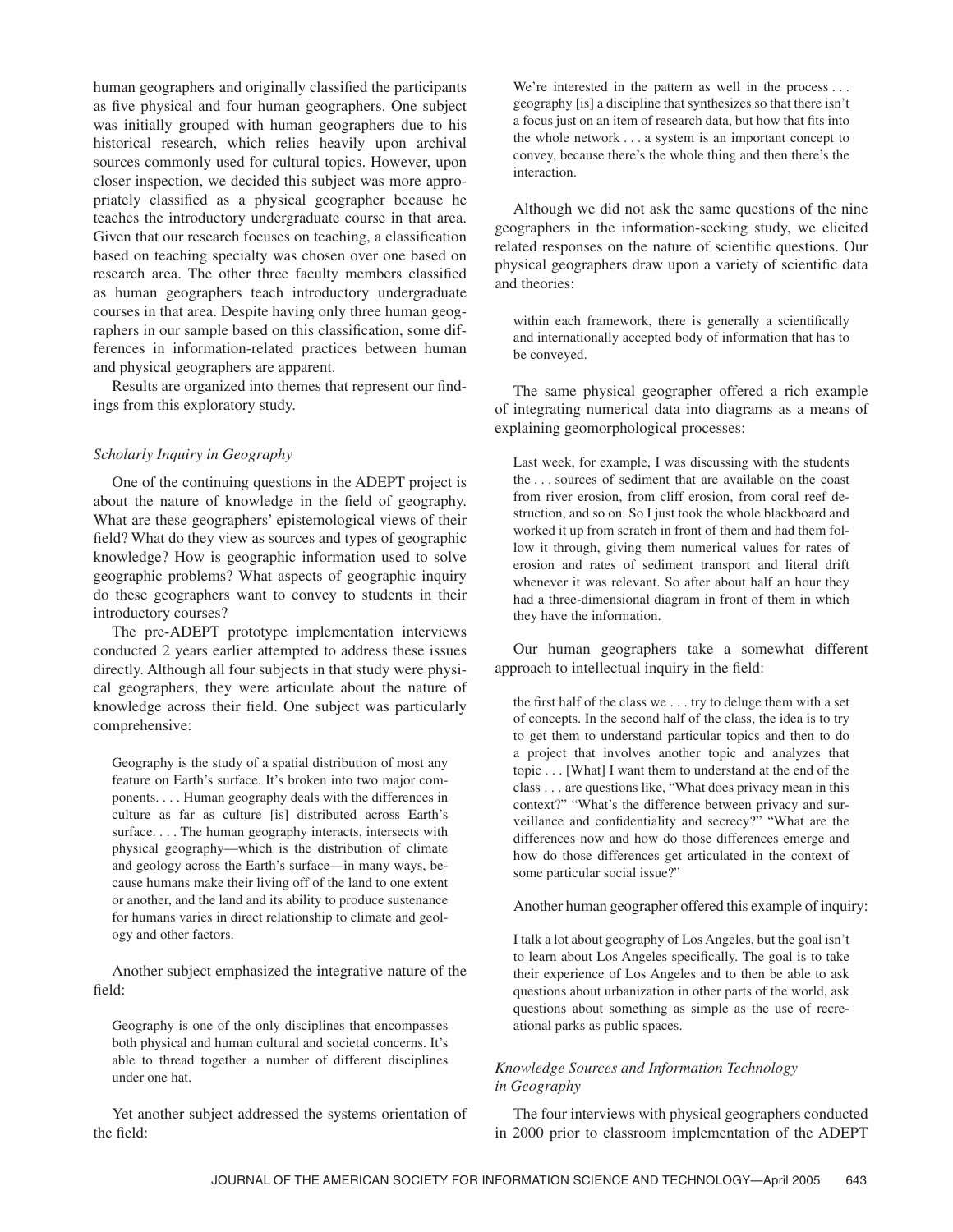alpha-prototype provide insights about sources of knowledge in geography and about the value of geospatial information technologies for students' learning.

One geographer commented on the use of formal representations in geographic information systems:

[GIS] allows a complexity of analysis with multiple layers of spatial information that is not normally possible to do with paper and hardcopy maps. It's very difficult both conceptually and physically to look at 10 different maps for the same area and truly understand the interrelationships and overlapping and intersecting qualities between them... I think [GIS] aids students to truly get it.

Another physical geographer discussed the origins of geographic knowledge:

in my field [climatology] . . . we have to make observations, instrumental observations... over space and over time. We analyze the observations using physical principles: physics, chemistry, statistics. We come up with an idea of how it is, how the climate is what it is, [how] the weather is what it is. We go from observation, to data collection, to data analysis, to information... Observation is always key, not instrumentation. But observation as in seeing things and being able to make the link . . . I couldn't do what I do without computers.

Yet a third physical geographer discussed the role of GIS and digital data at length:

Recently, the whole world has changed. We have satellite imaging, we have information systems, we have people doing extensive research and producing materials, we have government agencies, the census, the U.S. Geological Survey, NIMA for the defense agencies, etc., etc. Just about everyone and everything needs geographic information. To fight a war you need it, to fight medical epidemics you need it, to do anything about environmental hazards you need it.

There are certain areas of statistical geography that can only be taught by people having hands-on experience with statistics. One of the things we're coming to realize is, a lot of the phenomena in geography are dynamic. With the aid of computers, we're able to do more and more computational models of processes unfolding. How people do way finding, for example. How the processes of natural river development occur. How systems of cities develop over time. Looking at traffic flow problems. This dynamic modeling is difficult to understand, unless you can see simulations of the models. So more and more, it's really critical to get into the students' minds modeling concepts, for simulation time-dependent models, and show them the results of such modeling and what changes in model parameters and form do. I think this is one of the big thrusts. Not only illustrative material visuals are absolutely critical, words don't do justice—but also lots of simulations. Also, things like virtual reality, increasingly. Fly-throughs and things like this. Again, the whole world of modern technology is opening out so many ways.

#### *Primary and Secondary Sources in Geography*

Another way we approached the nature of inquiry and knowledge in geography was to elicit their definitions of primary and secondary data sources. The comparison was a familiar issue for the human geographers, and we got explicit responses. It was a less familiar question to the physical geographers, at least two said they had not thought about it before.

Most of the physical geographers in the study said that primary data is somehow raw data, whether numeric, images, or field notes. Five of these subjects made similar comments:

I also think of field data, which I often use as being primary. Generally if it's been edited, published and analyzed I think of it as secondary data.

But the simple answer is that ultimately the primary source of information in my field is in the field. It is not in libraries. It is not in the laboratory. They come later, or in the case of libraries, they may come before. But the primary source is in the field.

I think the first primary source would be some sort kind of image, either from satellite or from some people's research.

A primary source is the individual or group that created the coverages of its GIS or processes the images of its remote sensing.

I would say these satellite data are definitely primary data . . . These would be primary data. They're raw satellite data. They haven't been interpreted yet.

The two physical geographers who struggled with the distinction initially said that journals were primary sources, but changed their minds when asked for definitions of secondary sources. Then each said that raw data (in the forms noted above) were primary and that journals were secondary sources.

All three of the human geographers defined primary sources as being raw data that has not been analyzed by anyone else:

[primary sources] could be field observations of some kind, be it physical field observation or human-oriented. But it would have to be data that was collected directly by a researcher or an observer. It wouldn't be derived from some kind of secondary source.

My primary interest is in the way in which people construct and inhabit places, so at least in the context of that definition, a primary source could be something . . . it could be some kind of visual or other account made by somebody doing field work.

But it could be modern in a sense of just raw data from a census or interviews. It could be field observations. Geographers tend to link primary sources with field observations.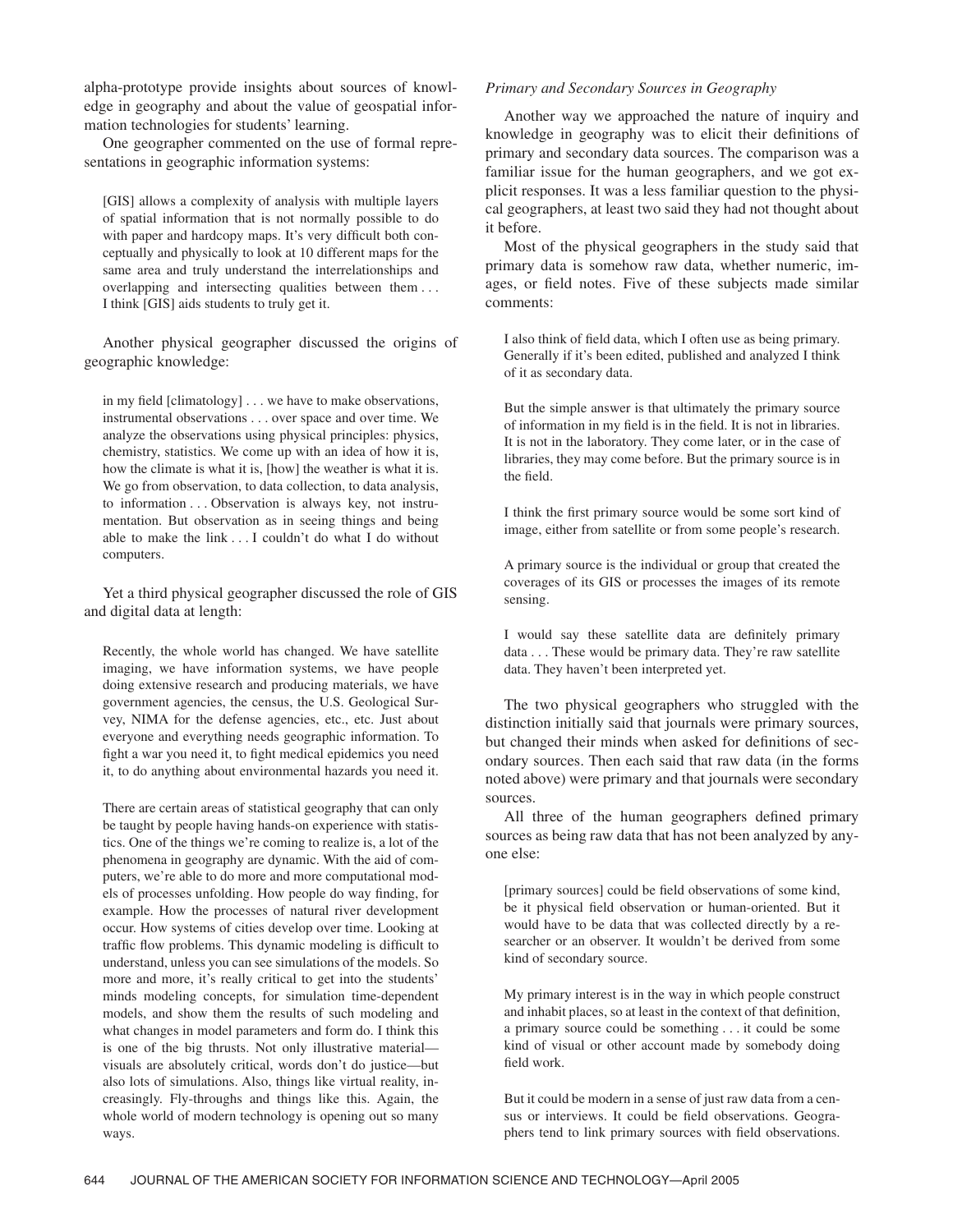The latter of these three subjects added a historical perspective to the definition of primary sources in geography:

[A primary source is] something that comes from the particular era that's being studied. It's either something that's written about that era by an author who lives in that particular time. It could be an artifact from that era, a tool of some sort. We also include replicas of material from different periods. And in geography I guess you could use the same kinds of definitions. Replicas of maps from a particular period.

The subject who was reclassified from a human to a physical geographer views field notes and archives as primary sources:

I try to get them to read expedition notes. Dave Portello who came up the California coast in 1769... The Lewis and Clark expedition... trying to get them interested in some of those original notes. I might use things like that for my own research.

I have three main sources. The first of these are historical/archival. I actually think of myself as an historical geographer, so I have spent a lot of my career in archives. And I expect my students to do that, too.

These geographers know the information resources of their field very well and make extensive use of them. We asked them to provide examples of resources and tools they use regularly. Our nine respondents listed several dozen sources in total, which is not an exhaustive list of the sources available to them. Table 1 categorizes the sources and types of information mentioned by our subjects. Entries in the table should be read as examples and themes, rather than as numerical counts or a strict classification. Some respondents mentioned only a few sources, while others generated long lists; thus counts by faculty member or division by specialty are not meaningful. Some entries are listed in more than one category. For example, government agencies are an important source of datasets (e.g., satellite data, remote sensing). When geographers said they used these agencies to obtain datasets, we categorized these uses as an institutional source and as a data type.

Differences between physical and human geographers are particularly striking in their use of information resources for teaching, a topic that will be explored in more depth in a forthcoming paper from these data (Gilliland et al., in preparation).All of the physical geographers appear to assign textbooks for their introductory courses, although the choice of text varies by instructor. They also vary in the degree of reliance on the text. One physical geographer follows the text very closely and uses minimal supplemental materials, while the others actively seek complementary images, maps, data, and examples. The human geographers are less likely to assign texts in introductory courses, instead assigning multiple scholarly monographs or constructing course readers from journal articles and other sources. The latter courses are built more around case examples, which require a wider array of

supplementary materials for classrooms and laboratory sessions.

#### *Information Seeking as a Regular Activity*

Seeking information is a regular activity of the geographers in our study. They are continually scanning their environment for documents, images, datasets, ideas, people, and resources that may be useful for research or teaching. They are active information seekers, deliberately searching for items of interest. They are also passive information seekers, grabbing an interesting image or tidbit spotted in the process of other reading, browsing, or leisure behavior. Most of the behaviors these geographers reported are typical of prior studies of information seeking for scholarly research, such as browsing library shelves, browsing personal collections, following citation references in articles, asking colleagues, visiting new book and new journal issues' shelves in the library, and attending conferences. All of our subjects use online sources, and many continue to be heavy users of campus libraries and print sources.

We found less evidence of behavioral differences between physical and human geographers with regard to regular information-seeking activities than in some other areas. All are browsers; all have favorite Web sites. One from each group mentioned that their library visits have declined as more sources become available online. Physical geographers mentioned how they use the campus libraries for research and teaching; some were specific about encouraging their students to use the library. Physical geographers made more mention of specific Web sites where they find useful data sources; often these are sites provided by government agencies or professional societies.

for research... basically I know where to find... the information and what's current because I've been using it for so many years, so I know the coming stage of research.

I have a general idea of where to find information. I go to NOAA. [If] I want to get information for global warming, I know that NOAA is the agency that collects the information.

The human geographers were more explicit about their use of the university library, which is located almost next door to their offices. They mentioned that they walk the physical space of the library and use serendipity to find items nearby. They browse shelves by call number. One subject listed his favorite areas by Library of Congress Classification numbers:

To me the most important sections are HC, JC, and sometimes parts of G. G is the geography letter under the Library of Congress system. A lot of the things I'm interested in are under HC and are discrete segments or sections of the library. I don't spend much time in the G section.

They walk up and down library aisles. One mentioned looking at shelving carts near library elevators; another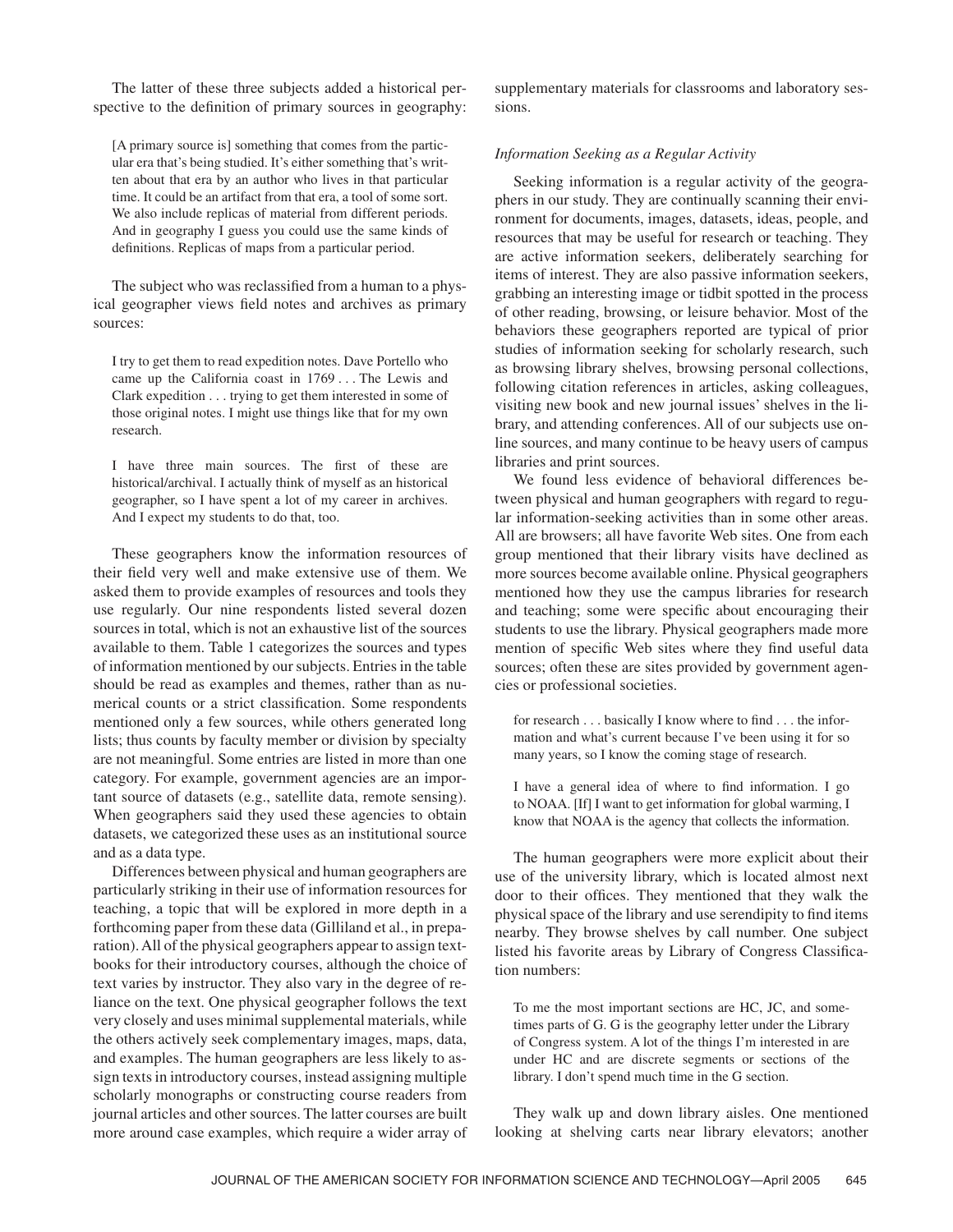| Sources of information (personal, institutional)                                                                                                                                                                                                                                                                                                                                                                                                                                                                                                                                                                                                                                                                        |                                                                                                                                                                                                                                                                                                                                                                                                                                                                                                                                                                                                                                                                                                                      |
|-------------------------------------------------------------------------------------------------------------------------------------------------------------------------------------------------------------------------------------------------------------------------------------------------------------------------------------------------------------------------------------------------------------------------------------------------------------------------------------------------------------------------------------------------------------------------------------------------------------------------------------------------------------------------------------------------------------------------|----------------------------------------------------------------------------------------------------------------------------------------------------------------------------------------------------------------------------------------------------------------------------------------------------------------------------------------------------------------------------------------------------------------------------------------------------------------------------------------------------------------------------------------------------------------------------------------------------------------------------------------------------------------------------------------------------------------------|
| • Personal collections (multiple media)<br>· Libraries: Catalogs, documents, images, datasets<br>· Universities: Research sites, course syllabi<br>• Government agencies: Web sites and datasets (e.g., Dept. of Commerce,<br>European Union, population bureau, Census, USGS, NCAR, NOAA,<br>National Snow & Ice Data Center)                                                                                                                                                                                                                                                                                                                                                                                          | • Professional societies<br>• Publishers, media outlets (e.g., video rental stores, PBS, Discovery<br>Channel)                                                                                                                                                                                                                                                                                                                                                                                                                                                                                                                                                                                                       |
| Databases, digital libraries, catalogs                                                                                                                                                                                                                                                                                                                                                                                                                                                                                                                                                                                                                                                                                  |                                                                                                                                                                                                                                                                                                                                                                                                                                                                                                                                                                                                                                                                                                                      |
| • Web sites<br>• Library online catalogs (e.g., Orion2, Melvyl)<br>· California Digital Library: Catalogs, journal databases, archives<br>[Although none of these subjects mentioned the CDL by name, they did<br>mention specific resources that are provided to them via CDL.]                                                                                                                                                                                                                                                                                                                                                                                                                                        | • Journal databases (e.g., Lexis/Nexis)<br>• Search engines (Google)<br>• Directory sites (Yahoo)<br>• Aggregators (Lexis/Nexis)<br>• Photo archive collections                                                                                                                                                                                                                                                                                                                                                                                                                                                                                                                                                      |
| Data/information types                                                                                                                                                                                                                                                                                                                                                                                                                                                                                                                                                                                                                                                                                                  |                                                                                                                                                                                                                                                                                                                                                                                                                                                                                                                                                                                                                                                                                                                      |
| • Images (e.g., photos, satellite images, drawings, plots, from any source)<br>• Maps (e.g., topographic, geologic, demographic; from any source),<br>atlases<br>• Published data sets, survey data (e.g., geology surveys, census data,<br>TIGER files)<br>· Scholarly journals (e.g., Science, Nature)<br>· Books, reference books<br>• Articles in popular press, popular economic press, general purpose<br>magazines (e.g., Economist, NYT, Wall Street Journal, Financial Times,<br>The Economist, LA Times)<br>• Videos (e.g., moving images of geological phenomena such as<br>waterfalls, floods, earthquakes; instructional videos (e.g., from Open<br>University); documentaries, movies (e.g., Roger & Me)) | • Unpublished materials<br>$\bullet$ Land coverages (1) A term that refers to a <u>layer</u> of spatial data within a<br>Geographical Information System. (2) In remote sensing, this term is<br>often used to describe the extent of the earth's surface represented on an<br>image." (GIS Dictionary, 1996)<br>• Other people's course syllabi<br>• Data & marketing information sent from company sources<br>• Trade magazines<br>• CDs produced by academic societies (Geomorphology Specialty group<br>of the Association of American Geographers; may contain maps,<br>images, simulations, datasets, text, documents)<br>• DEMs (digital elevation models)<br>· DOQQs (Digital Orthophoto Quarter Quadrangle) |
| Personal data collections                                                                                                                                                                                                                                                                                                                                                                                                                                                                                                                                                                                                                                                                                               |                                                                                                                                                                                                                                                                                                                                                                                                                                                                                                                                                                                                                                                                                                                      |
| • Expedition notes<br>• Historical archives                                                                                                                                                                                                                                                                                                                                                                                                                                                                                                                                                                                                                                                                             | • Field/field work<br>• Textbooks                                                                                                                                                                                                                                                                                                                                                                                                                                                                                                                                                                                                                                                                                    |
| People                                                                                                                                                                                                                                                                                                                                                                                                                                                                                                                                                                                                                                                                                                                  |                                                                                                                                                                                                                                                                                                                                                                                                                                                                                                                                                                                                                                                                                                                      |
| • Colleagues (as scholars or as instructors)                                                                                                                                                                                                                                                                                                                                                                                                                                                                                                                                                                                                                                                                            | • Speakers at conferences, guest lecturers                                                                                                                                                                                                                                                                                                                                                                                                                                                                                                                                                                                                                                                                           |
| Software and other computer-based tools                                                                                                                                                                                                                                                                                                                                                                                                                                                                                                                                                                                                                                                                                 |                                                                                                                                                                                                                                                                                                                                                                                                                                                                                                                                                                                                                                                                                                                      |
| GIS software (e.g., Arcview, Arcinfo)<br>٠<br>Remote sensing software (e.g., Erdas Imagine, Envi)<br>Edge software<br>٠<br>Software CDs that come with textbooks<br>$\bullet$<br>Commercial statistical packages<br>٠<br>Satellite image analysis software<br>٠<br>• Web site creation tools                                                                                                                                                                                                                                                                                                                                                                                                                            | Digital cameras<br>Image manipulation tools (resizing, captioning etc)<br>Statistical software<br>Word processing software (converts it to html)<br>Computer<br>Map making tools at NOAA Web site diagnostic center                                                                                                                                                                                                                                                                                                                                                                                                                                                                                                  |
| Non-computer-based tools                                                                                                                                                                                                                                                                                                                                                                                                                                                                                                                                                                                                                                                                                                |                                                                                                                                                                                                                                                                                                                                                                                                                                                                                                                                                                                                                                                                                                                      |
| • Camera to take my own pictures<br>• Photocopier<br>Laser printer<br>٠<br>• Powerpoint                                                                                                                                                                                                                                                                                                                                                                                                                                                                                                                                                                                                                                 | Pen/pencil/paper<br>Transparencies/overhead projector<br>Calculator<br>Slide projector                                                                                                                                                                                                                                                                                                                                                                                                                                                                                                                                                                                                                               |

mentioned visiting new journal shelves in the library and making copies.

I go to the library probably at least once a week and sort of wander around in the new journals section. And I go to three or four

sites within that section regularly. I know where these journals are and what shelves, just to see if something new came in this week.

While all of them appear to be frequent users of the World Wide Web, they do have different ways of approaching the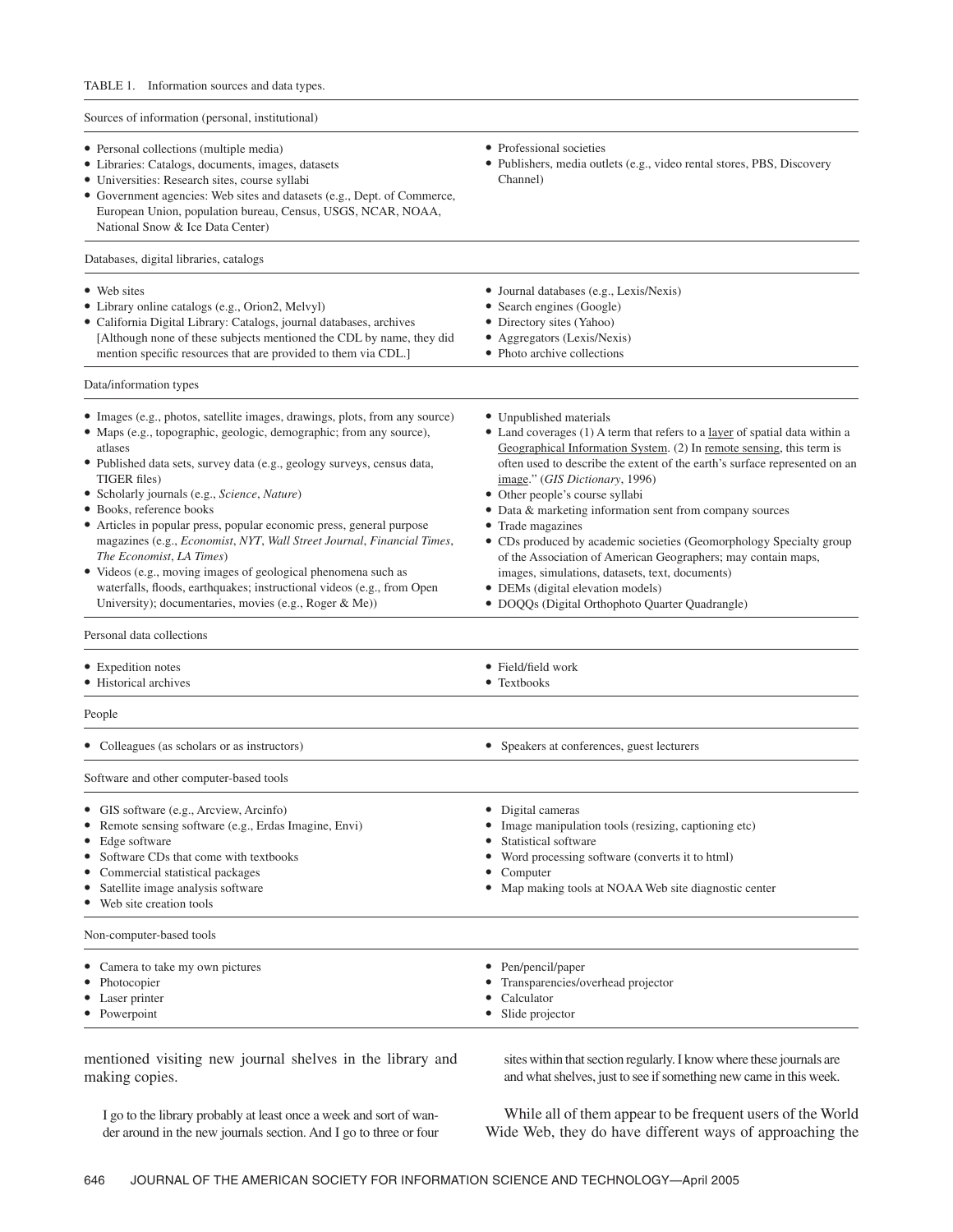Internet. Several listed favorite Web sites that they go to frequently, which they bookmark. Frequently mentioned sites, especially by physical geographers, are those that provide geographic data, including National Oceanic & Atmospheric Administration (NOAA), United States Geological Survey (USGS), Environmental Protection Agency (EPA), and National Center for Atmospheric Research (NCAR).

Other geographers mentioned using search engines to locate sites, then searching within sites for the information of interest. This quote is from a human geographer:

I go on the Web quite a lot and I usually use Google or Yahoo or something. I don't just put in search terms. Usually I already have some archived name or some kind of destination. And then when I get to the destination that's when I'll start using the search terms.

These geographers also vary in whether they tend to browse or tend to search by keywords. One human geographer said, "I tend to think in terms of words" (when searching through sites). Another said, "I have to look at it thematically to get close to what I want because there's just so much that can be done if you organize things geographically."

They also have a variety of habits for searching library catalogs and journal databases. One of our physical geographers cleverly used the online catalog to skim journal contents. He searches for known journal titles and then browses article lists within these journals. However, this subject did not seem to be aware of indexing and abstracting databases in his field that would have provided more search features and may have included abstracts or full text for these same journals.

Iterative cycles of searching and using information resources are common. They follow links in Web sites, follow citations in print and online journal articles, and look up books in the library catalog that were mentioned in reviews. Specific behaviors mentioned include "reading chapters written by others while editing a book," "reading to stay current," "keeping lists of interesting topics," "reading, writing down ideas, looking at references and reading those," and "figuring out what's interesting from the literature searching bibliographies, searching bookstores, reading journal reviews."

The geographers in our study are active members of their invisible colleges, relying on their colleagues as essential sources of information. Several commented on the importance of scholarly and professional meetings. At least one said specifically that these channels are essential "because published information is too late."

#### *Searching for Images or Maps*

Where geographers vary from scholars and teachers in many other fields is their reliance on images and maps. Images and maps are much more than illustrations; they are essential data sources and essential products of research activities. Geographers of all specialties in our study analyze data (e.g., remote sensing, satellite data, field observations, historical archives, popular sources) to produce images and maps. They also search for images and maps created by others; these may be used as data sources for further analysis, used in their present form, or modified for other purposes (e.g., resized, cut, annotated, additional data added).

Maps and images are most commonly indexed by location, whether by latitude and longitude or by place name, in both digital and print sources. However, our geographers often sought images that illustrated a process, activity, or concept. As experienced information seekers, these faculty members have developed clever ways to locate visuals of interest. Here is an example from a human geographer:

I'm always looking for images. I'll look anywhere. I subscribe to a number of magazines that I use for images, charts, and maps. I look on the Web; I look at other people's lectures. If I see a lecture that I like I'll ask somebody for a slide from it, if I think I can use it.

One of our physical geographers offered a particularly challenging search example:

Last quarter, I spent almost the whole quarter trying to find two images which can be used for the lab . . . I want two images that are at least 10 years apart, to show the land cover change over 10 years. That was very difficult.

A human geographer provided an example of what to do with mapping data once found:

The Census Bureau now has done this kind of thing but they're about the only people you know where you can mess around with ethnic distribution maps or things like that. Or put in your own criteria or cut-offs—you know like more than 13% of the population in this zip code are Chinese born. It lets you do that now with those maps.

The physical geographer who relies on archival sources offered a salient example of retrieval difficulties due to lack of indexing:

Well it turned out in a really wet year that those streams eroded badly. I knew what they looked like now, but I didn't know what they looked like 5 or 10 or 20 years ago. My student and I just kept prowling around down in the county and city archives and finally we just came up with a map, almost by accident, of this particular stream area done in 1976. It was mapped to an incredible detail, and it was just exactly what we needed. It was like a gift from heaven.

Characteristics such as these are rarely indexed in image collections, resulting in extensive browsing and serendipitous discovery on the part of our geographers. Thus, the geographer intended a concept search but the topic of interest was not described or cataloged by the terms searched.

Most of the geographers in our study capture images or maps as part of their own research, whether via cameras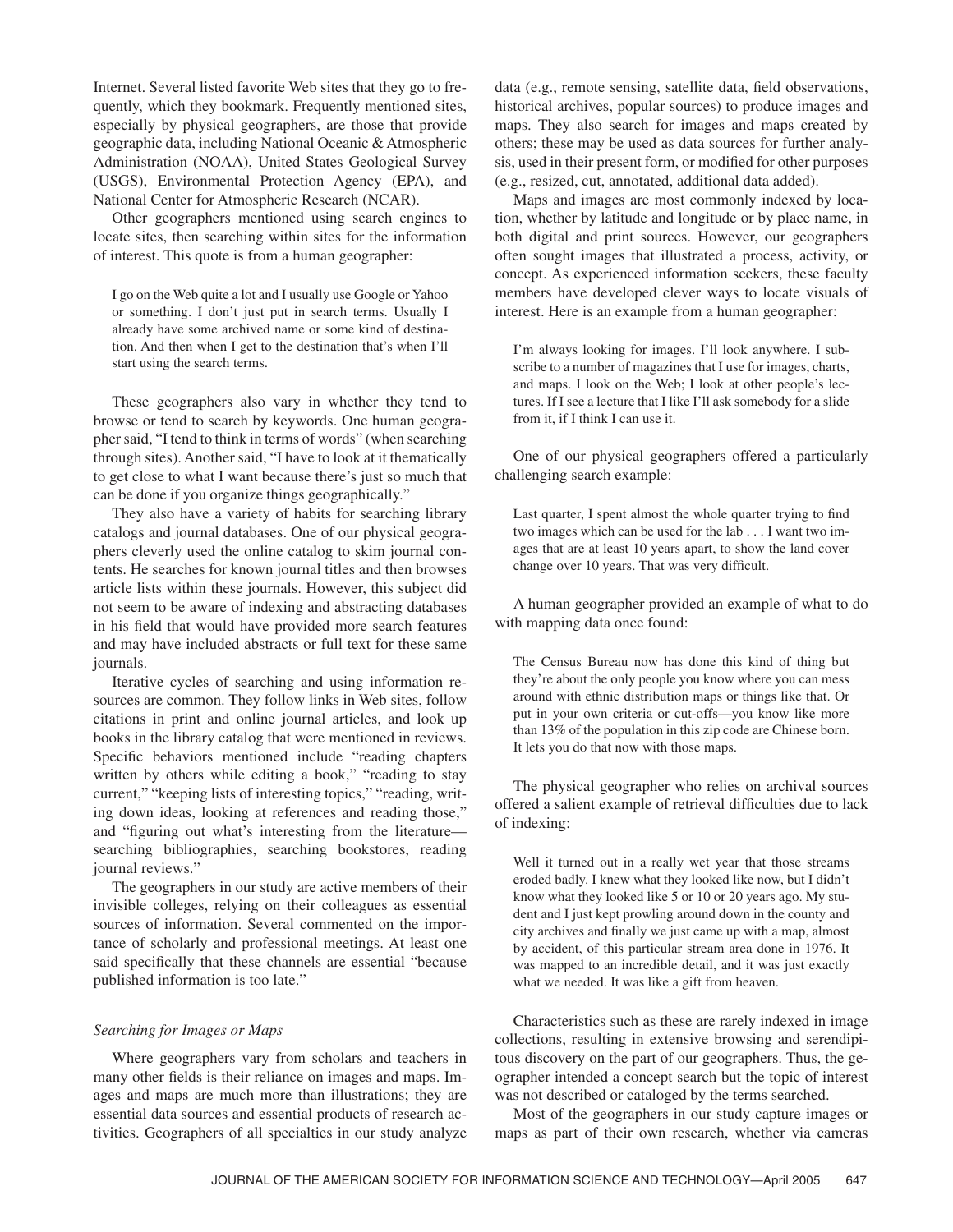(film or digital), or via computer generation from data sets (e.g., weather patterns). By mid-career, many have built substantial image collections of their own, and searching them is part of their information-seeking activity. One of the human geographers had a large light table for sorting slides as a prominent fixture in his office. Others had physical and digital files of various sorts of maps and images. Often their office walls were adorned with maps, images, and photographs associated with their research topics.

#### *Information Seeking for Research and Teaching*

We asked our geographers about their information seeking for research, for teaching, and for comparisons between these activities. Four themes emerged from answers to these questions: (a) they found it easier to articulate their research activities than their teaching activities; (b) research and teaching activities were viewed as mutually reinforcing; (c) they continually scan their environment for information sources and glean for both purposes; and (d) they rely on their own research data as information sources for teaching.

*Articulating information-seeking behaviors.* When we asked these geographers how they sought information in support of their research, all had ready answers. They could tell us how often they went to the library, what they did there, and which Web sites and databases they searched most often. They demonstrated some of their search methods to us in their offices—the use of online resources, stacks of manila folders, and slides arranged on light tables. They generated long lists of favorite resources and common practices, as discussed in previous sections.

In contrast, the answers were less forthright when we asked about their information seeking in support of their teaching. All had answers, but few appeared to have articulated this behavior before, and the responses were more rambling than those for research topics. Often we needed several follow-up probes to elicit explanations of how they gathered resources to use in reading lists, lectures, labs, and assignments.

Physical geographers often rely upon online sources for supplemental teaching materials for their undergraduate classes:

Sometimes [I go to the library]. Not for class things, actually. I find I don't need to because so much is available right from the computer and then if I want to I can print it out. You can get very lazy.

Physical geographers also use the library for teaching materials:

Yeah, I'd say a lot. You sometimes need something in particular, for some images. Sometimes the books are too brief in their descriptions for students, . . . so I have to go to the library for something general, for copies and figures, so that's

why you see me in line.... Basically I search here [OPAC] for either books or journals or maps, and they have other audio-visual materials, but I really don't go there.

Another physical geographer relies on the Web for teaching resources, but has some concerns about the reliability of those sources:

I find more and more that I use the Web a lot. It's like the first place to start. For instance, for the seminar that I was teaching, the students went first to the Web for the different topics that they had. And you'd be amazed at how much information is there. Of course, so much of the information that's out there is not easily verifiable. So it's a place to start, but not necessarily to finish. But you can get a lot of definitions. You can see how much interest there is in a topic. And you can find reliable sites through that; if you know what to recognize, you can find NOAA sites, you can find a host of reliable sites. But once they've gone there, they have to go back and try and find academic sources as well, because you can't trust everything on the Web.

One of the human geographers mentioned his reliance on popular sources for teaching materials:

Particularly with the lower division course, materials from magazines and business sections of newspapers. Also from Web sites. And from sort of general purpose magazines. Magazines like *Foreign Affairs*, for example, which comes out six times a year. I read that very assiduously.

*Mutually reinforcing activities.* When asked to compare their information-seeking activities for their research and teaching, five of the nine geographers stated some specific differences. Even the four who initially said these were a common activity pointed out a few differences in their own practices. A consistent theme in the nine interviews is that seeking information for research and teaching are mutually reinforcing activities. Geographers spot useful images or examples for teaching while searching for research materials. Conversely, some try out research ideas in class, so that resources initially used in teaching may become research documentation. Overall, research influences teaching more than vice versa.

These quotes are from physical geographers about information seeking for research and teaching:

My teaching and research are intimately interlocked. Even at the undergraduate level, I draw examples from my own research and that of others. But for my own research specifically, to illustrate points around a general principle. I probably wouldn't teach a course in which I was not conducting research at the same time.

I try to bring these things in; I don't want their eyes to glaze over.

The fact is that in a university, essentially what you are paid to do is research . . . it's a cost benefit analysis. You ask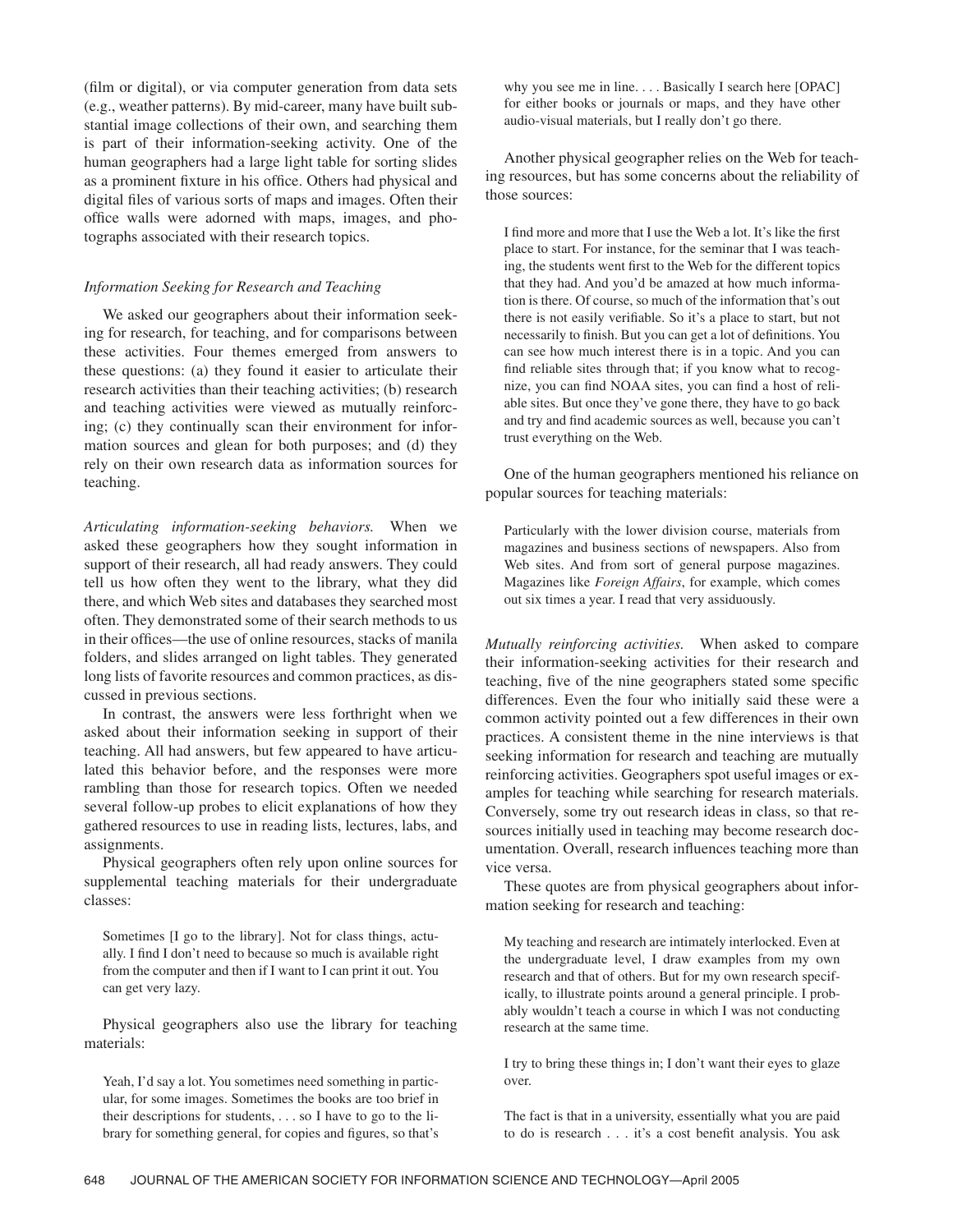yourself, "Well I could spend the next three days revising some lab, or revising this course or whatever, or I could work more on a paper." Where's the reward? It's not in revising the class. All you get for that is personal satisfaction.

If I was going to be honest, I'd [teach] based on what data is available. So if it's a situation where I have some data of [his research topic], I'll use that. I do spend a little bit of time looking around trying to find stuff, but have been historically a little pressed to publish papers. So I haven't put as much into teaching as I probably should.

It's the same thing. But I'm more interested in my research.

The comments of a human geographer also capture the reinforcing relationship well:

I spend a bit more time in these popular sources than I would if I was doing research . . . In the *Economist*, for example, there's lots of reporting that has references to more academic or scholarly sources . . . I find more serious research articles even in these sources where I'm primarily looking for things for class. So for me there really is sort of a virtuous circle I like. All my teaching and all my research are really very closely bound together . . . In a research university that should be the way . . . You know now I do this to pay the bills and then I do my research. There should be a connection. And I think your enthusiasm too, for the materials, is probably driven by the fact that this is something you research too.

This human geographer (quoted above and below) is the author of a textbook. In his case, good examples for classroom instruction also are potential textbook illustrations.

One of the reasons that I'm always looking for new examples and new cases isn't just because it's illustrative material for a lecture, but also, it may turn out to be a good example to slip into the next edition of the textbook. And it may also be something that helps me kind of think about a particular theme that I'm addressing in a research paper.

These are the comments of a different human geographer:

So often it's done in combination with other things I'm doing, when I'm doing something else and then I think, I can incorporate this in this class. So there's not a real break for me.

*Scanning for research and teaching sources.* Geographers are always on the lookout for good images, maps, illustrations, animations, or other resources that they can use to illustrate points in class. These are often encountered serendipitously in the process of seeking research materials or in the process of current-awareness scanning. They frequently commented on the value of serendipity and knowing it when they see it. The following two comments are from the same human geographer (a different individual than the one quoted at length in the prior section):

The other thing about [Introduction to Human Geography] though is [that,] because I've taught it a number of times and I know what I'm looking for, I'm preparing for it all of the time, because I'm looking for things all the time... Especially better reading material, material that's got contemporary issues that illustrate a point.

My searches are rarely systematic... Fortunately I'm able to teach close to what I work in—my research and my travel—and I'm aware of it all of the time. It's just kind of an organic integrated whole.

*Use of research data in teaching.* All of our geographers draw upon their own research files in support of their teaching. They gave us a number of examples and reasons for doing so. One reason is that they tend to teach in their research areas, even for introductory courses. They draw from the material they know best. Their own files are readily available at little or no direct cost. As mentioned above, these geographers have assembled substantial collections of images and maps over the course of their careers. Working with their research data in teaching reinforces their research thinking, and may generate new hypotheses or theories.

Cost considerations are another reason for relying on research data for teaching. Often these datasets are very expensive. Some of our geographers write grants to purchase datasets for their research. They can re-purpose these data for teaching, but they are unlikely to get sufficient instructional funds to purchase datasets specifically for classroom use. A few examples from physical geographers illustrate how they acquire data for multiple uses:

I write grants to get satellite data from other countries, either to get access to the data or money to buy the data. Or the US satellites are generally available at nominal cost to all investigators. There are established sources to get this stuff.

You can buy images online that are archived, but a lot of times they are expensive. So I would say price is first.

[Referring to remote sensing data.] You want everything,... And nobody, nobody, I think can afford to get the older data . . . So the data . . . depends on how much information you want to get and how much money you have to get it. Nobody will get enough.

## *Desiderata*

Throughout the iterative evaluation studies of ADEPT we have asked our prospective users what content and functionality they would like to have in such a system. Such questions rarely yield useful data when phrased in the abstract, as they elicit responses of the form, "What can you provide?" This line of questioning was more effective in this study, as once we got them thinking about their information-seeking activities, they could tell us what did or did not work well, and what else they might like to have.

Typically, they wanted more access to useful images and maps, and they wanted them described more fully. Geographers of all specializations mentioned the need for more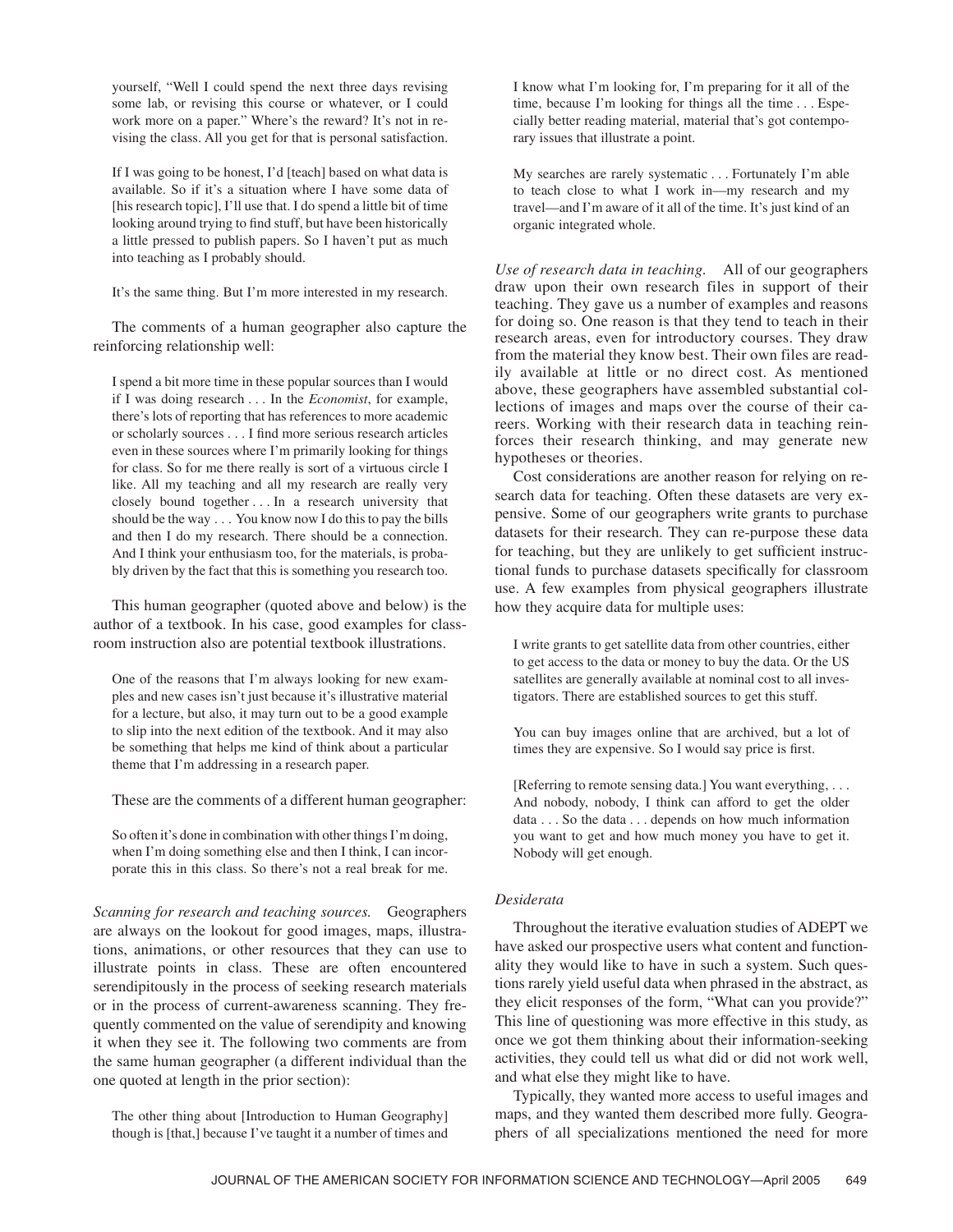conceptual or thematic searching capabilities on maps. These quotes are from two different human geographers:

At least two things would be very helpful. One would be to try and organize material by types of course. And another would be . . . more by themes, . . . for example of maps [to] represent certain kinds of . . . economic geographical concepts. Or a certain kind of physical geographic concept. So more concept organized knowledge.

I'm not a big latitude and longitude person. I'm kind of a place person . . . use of language . . . spatial systems . . . and institutional [factors] . . . the language that kind of extracts people from their every day experiences.

Physical geographers also may rely on concepts rather than specific geographic locations:

I tend to think in terms of words. So moving through certain kinds of key words. Is that the sort of thing you mean? Okay. That's where I always start.

Q: Are the keywords concepts? Are they latitude and longitude?

R: They're concepts. Latitude and longitude is too precise, unless you're given ranges. And then once you start in ranges you may as well use a concept. After you've gotten past the concept, if you've got some feedback from the machine once you've plugged in your keyword, then you can start honing down into specific locations or something like that. But I would start with a keyword.

Concern over the cost of images and maps is a continuing issue, as expressed by a human geographer:

It would be good if more sites were . . . free . . . That's been a negative change recently. I find that more and more you are closed up and it needs to be available. The Web has become more commercialized than what it was the first few years... More and more of them seem to be requiring you to subscribe and provide all kinds of information about you in order to gain access . . . so I thought I'd like to go back to the even more sort of free, easy, more open source.

They are interested in teaching materials created by others, as the same human geographer quoted above comments:

If [users] could maybe also... consult with people who teach courses like this to arrive at the kind of materials that people are monitoring [or] keeping tabs on, I think that would be very useful. It would mean you could just go to one place instead of doing all this searching, in sort of a ramshackle sort of hit or miss searching. It would join together the conventional wisdom of all the people who are teaching things like this. That would be fantastic.

They want to be able to manipulate the maps and images once they obtain them. This physical geographer also commented on how information technology might assist in geographic reasoning:

I can look at a map and I can look at the contour lines and I know I'm going up hill or valley or whatever. Some students have a hard time with that. I am sure there are exercises that we could create so they can walk across the terrain and see it. You're going to have digital terrain maps . . . Or digital elevation maps. They can do their calculations from it. They can look at particular exaggerations. So we move from what's on the map to the idea of scale... Another one would be in looking at winds in the global system. Or we're looking at what happens as the earth turns. There's a lot of things that are out there already, but they're not in any one place that I can actually bring into the class.

A human geographer had similar interests in retrieval and manipulation:

The ability to... download images and produce fairly high quality images. And also to kind of mess around with them a bit if they aren't exactly what you need. So you can fiddle with them. So, I suppose that's a sort of interactive [capability] which would be great. And that's totally missing from all of the sources I use at the moment. There's not a single source of the kind of material I use in particular where I can go in and switch, for example, the way that . . . the data is represented on a map.

One physical geographer wants "tools to think with" in a digital library:

I'd like it to be able to tell me if I search on something, what else is there that I might be interested in, given the topic I'm asking about. In a way, I guess I want it to help me think. Which isn't unreasonable because every database management [system] has its own idiosyncrasies that are not necessarily in sync with mine.

A human geographer had similar interests, though phrased differently:

The kind of thing that would be really useful for me would be to be able to pick out some area . . . and to find out what's happening [for example with] medical privacy... everything from what's happening to a health delivery system of HMOs to . . . the consolidation of pharmacies... information systems for pharmaceutical advertising. Then the regulation of various... torts and issues about what could be reported in the newspaper... tons of things. It would be nice to be able to do a search that would lead me off [in new] directions.

Another physical geographer who is a skilled artist does not expect computer-based tools to be able to support his abilities to draw or manipulate images and maps:

As for manipulating them, massaging them, putting them on to a screen and playing around with them, no. I'm not that adept at that kind of thing yet. I wish I was more adept. The problem is that I'm something of an artist as well, you see, and I always regret that computers were invented. Because for me to draw something on a board three-dimensionally is more of a challenge than having somebody else do it for me with a canned program or something like that.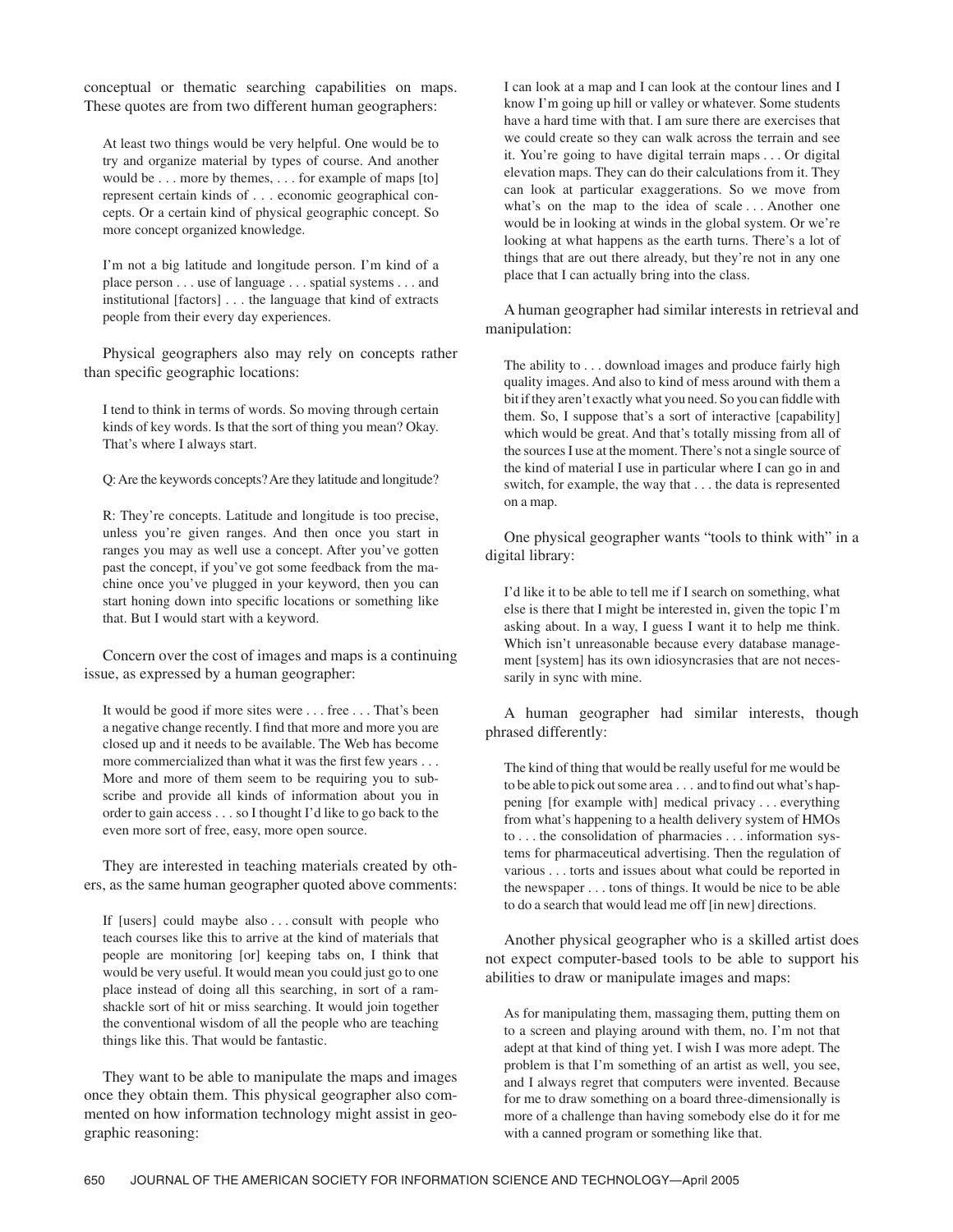Having observed the above faculty member teaching the introductory course in physical geography, we can attest to his artistic ability. He often came to class 15 to 20 minutes ahead of the students to start drawing diagrams on the board using multiple colors of chalk. No digital library or other computer-based tool is likely to produce as lucid an illustration of a geomorphological structure or process as can a senior scholar with sophisticated chalk skills.

## **Discussion**

The results of this exploratory study suggest a variety of implications for the design of digital libraries for undergraduate education, despite the small sample. The discussion is organized by three themes that emerged from our data: information-seeking activities for research and teaching, content requirements for digital libraries, and functionality and architecture.

## *Information-Seeking Activities for Research and Teaching*

The information-seeking activities of physical and human geographers in support of their research tracked closely with behaviors typical of physical scientists and social scientists, respectively (Case, 2002; Meadows, 1998). Faculty in our study track the new literature in their fields, browse familiar sections of the library, bookmark favorite Web sites, follow citation links, attend professional conferences, and receive sources and references from their scholarly peers. All of the geographers seek maps, images, and illustrations for their research and their teaching. The specifics of what they seek vary by research area and course content, as would be expected. Physical geographers are concerned with climate and geomorphology, while human geographers are concerned with social activities associated with places.

The dual work roles of research and teaching are sometimes complementary and sometimes competitive, confirming earlier studies (Jenkins, 2000). In information-seeking, the roles appear to be complementary and mutually reinforcing. Faculty report that they often find useful items for teaching in the process of searching for research topics, and may also find research ideas or resources while gathering information for teaching. Their personal collections of research data, maps, and images are mined for teaching examples. Several faculty mentioned research insights that arose from teaching. However, if faculty combine their information-seeking activities for research and teaching, and if research needs are the main driver of information seeking, will they make use of a digital library that provides only teaching resources? This is a key question for ADEPT and for digital libraries of teaching resources. Our results suggest that some faculty would search a digital library that contains teaching resources, especially if organized by teaching concepts. But a repository of teaching content alone would not be sufficient. The ability to contribute their own resources to a digital library is essential, given that they

draw heavily upon personal research collections for their teaching.

## *Content Requirements for Digital Libraries*

Our results confirm that maps and images are essential resources for teaching and research in geography, both physical and human. Another finding is that geographers are fairly consistent in their definitions of primary and secondary sources. Primary sources are raw, unprocessed data or images. Once analyzed by a researcher or research team, they become secondary sources for others. Secondary sources such as conference papers, journal articles, and books are also used by our geographers in their research and teaching. They appear to have adequate access to such secondary resources. Indeed, the University of California is known for the strength of its library collections, in both print and digital form. Their desires are for more primary sources such as sensing or census data, images, maps, and photographs. It is these resources for which they have an almost insatiable need, and for which they often find the searching capabilities to be inadequate. The cost of acquiring primary source data is another barrier to their use in research and teaching, especially for those who rely on remote sensing and climate data. Human geographers also noted the increasing cost of data and the decreasing amount of free resources (of adequate quality) that seem to be available.

A corollary to the finding that faculty's greatest need is for primary sources is that primary sources are an essential ingredient for inquiry learning. If students are to learn to "think like" or "work like" scholars, they need opportunities to explore the same primary sources used by scholars (Borgman, 2004; Munby, Cunningham, & Lock, 2000; Posner, Strike, Hewson, & Gertzog, 1982). Rich collections of primary sources such as the Alexandria Digital Library exist, but they lack tools and services for teaching applications.

## *Functionality and Architecture for Digital Libraries*

We highlight four issues of functionality and architecture for ADEPT that arise from this study: (a) searching for maps or images by concept, (b) creation and management of personal digital libraries, (c) digital libraries as shared spaces, and (d) capabilities to manipulate data and images.

*Searching for maps or images by concept.* Georeferenced digital libraries are typically organized by location on the earth, both by coordinates (latitude, longitude) and by place name, with a gazetteer to translate between place names and spatial locations. The full name of ADEPT, the Alexandria Digital Earth Prototype, incorporates the location-based model in the "digital earth" metaphor. Maps and ideas associated with a physical place are the organizing principle of the field of geography, and yet the faculty in our study consistently spoke of the need to search for maps, images, and data by concept or theme. This finding does not imply that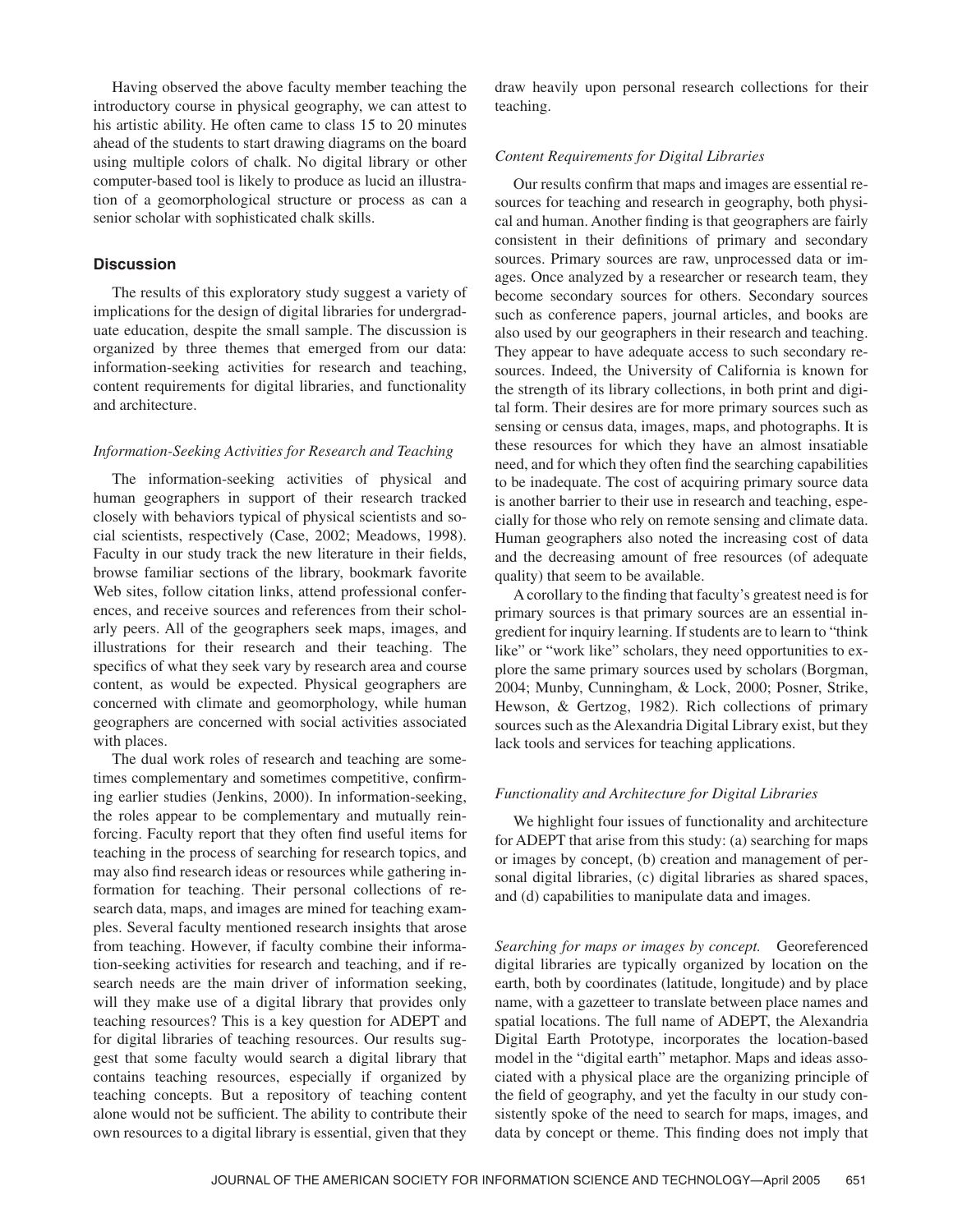they reject the need to search by location or place name. Rather, it is more likely that they find those capabilities to be adequate. A search might start with a location or place, but then ask about concepts, structures, or processes associated with that place. Alternatively, a search may be primarily about a concept, whether a geo-morphological structure or process or a social concept such as privacy or public spaces. Drawing a sharp distinction between searching by place and by concept risks obscuring the depth of expertise of these geographers. Their scholarly expertise may include encyclopedic knowledge about which features or activities are associated with particular places. What appears to be a search for a place may be a search for a concept or process, and vice versa.

Undergraduate students and other novices lack substantive knowledge of geography and geographic reasoning skills. Thus, better concept and location searching capabilities based on naïve geography (Egenhofer & Mark, 1995) should improve students' (and faculty's) access to primary source content and facilitate inquiry learning.

Our interviews and other conversations with geographers suggest that concept-based indexing and other metadata creation are difficult because any image, photo, map, or diagram can have multiple interpretations. The physical geographer who deployed the fullest version of ADEPT in 2002–2003 noted that he often uses the same image to illustrate different concepts in different classes, and he may emphasize different aspects or describe an image in different ways in each of several class sessions. The examples of maps and images given by human geographers are even more abstract. Concepts such as privacy, public spaces, or environmental protection are difficult to index in ways that can be located by future users. Faculty in this study repeatedly described the difficulty of articulating descriptions of images, the importance of "knowing it when I see it," and the value of serendipity. Techniques that facilitate recognition, such as the "gallery" approach (a screen full of "thumbnail" sized images) common in visual arts applications, should be useful. Allowing users to label images with their own metadata also will facilitate browsing, particularly within personal collections. These techniques are already being tried in current versions of ADEPT. Research on image searching in other domains may be particularly fruitful for geographic applications.

#### *Creation and Management of Personal Digital Libraries*

Personal digital libraries have emerged as a core design principle for ADEPT, and this study confirms the value of this approach. Personal research collections are essential for teaching due to relevance, as faculty usually are teaching in their research areas, and due to familiarity, because they know their own collections intimately. Each geographer has his or her own personalized ways of organizing lectures and class materials, whether stacks of manila folders, stacks of overhead displays, Web sites, MS PowerPoint files, or CD-ROMs. Thus, tools to manage and mine research collections for teaching may also be essential requirements for adoption of ADEPT.

ADEPT will need the capability to import information sources in standard formats, including text, images, numeric data, and files from common office software (word processing, spreadsheets, and presentation tools). The import capability is still in development. Until faculty can easily and quickly import the resources they are currently using into ADEPT, they are not likely to find the system attractive.

Digital libraries such as ADEPT should be able to capture whatever metadata already exists on files and images as they are imported. Users should be able to add metadata to their resources quickly and easily. One of the key developments in the current implementation of ADEPT is a concept database that allows instructors to create concept nodes, link them to each other in hierarchical relationships, and populate them with digital objects. The instructor who deployed this version of ADEPT in 2002–2003 constructed a rich concept database for teaching this course (Champeny et al., 2004; see Figures 2 and 3). One of the research questions for the evaluation of ADEPT is how much use other instructors will make of his concept database and how much modification they are willing to do for their own courses and research materials.

*Digital libraries as shared spaces.* If we focus on the creation of personal digital libraries, will faculty have sufficient incentive to share their collections with others? One goal of ADEPT is to share teaching modules that incorporate primary sources. Geographers in this study expressed interest in the use of teaching materials created by others, and many freely ask colleagues to share lectures and images. Posting lectures, notes, syllabi, and teaching resources on public Web sites is becoming much more common. While the risk of borrowing without attribution exists, the academic ethos is to give credit where it is due.

Faculty appear more willing to share teaching modules than to share primary source data, however. Faculty may use research data in a course prior to the time they publish those data, and do not wish to share them until postpublication. Even after publication, they may be reluctant to share them in raw form. Providing data to others often involves providing the field notes and codebooks that may be difficult for others to interpret adequately. Scientific data are not useful as disembodied numbers or facts; knowledge of the research method and instrumentation are essential for interpretation. These are among many disincentives to sharing primary research data (Bishop, Van House, & Buttenfield, 2003; Bowker, 2000a, 2000b; Star, Bowker, & Neumann, 2003; Van House, 2003). While the incentive problem is beyond the scope of ADEPT, we must be aware of these issues in our design.

Another disincentive to sharing that arose in this study is intellectual property barriers. Instructors frequently clip articles and images from newspapers and magazines (print and digital), textbooks, scholarly journals, and even from film and video for use in teaching. As long as the use of copyrighted materials is restricted to the instructor's classroom,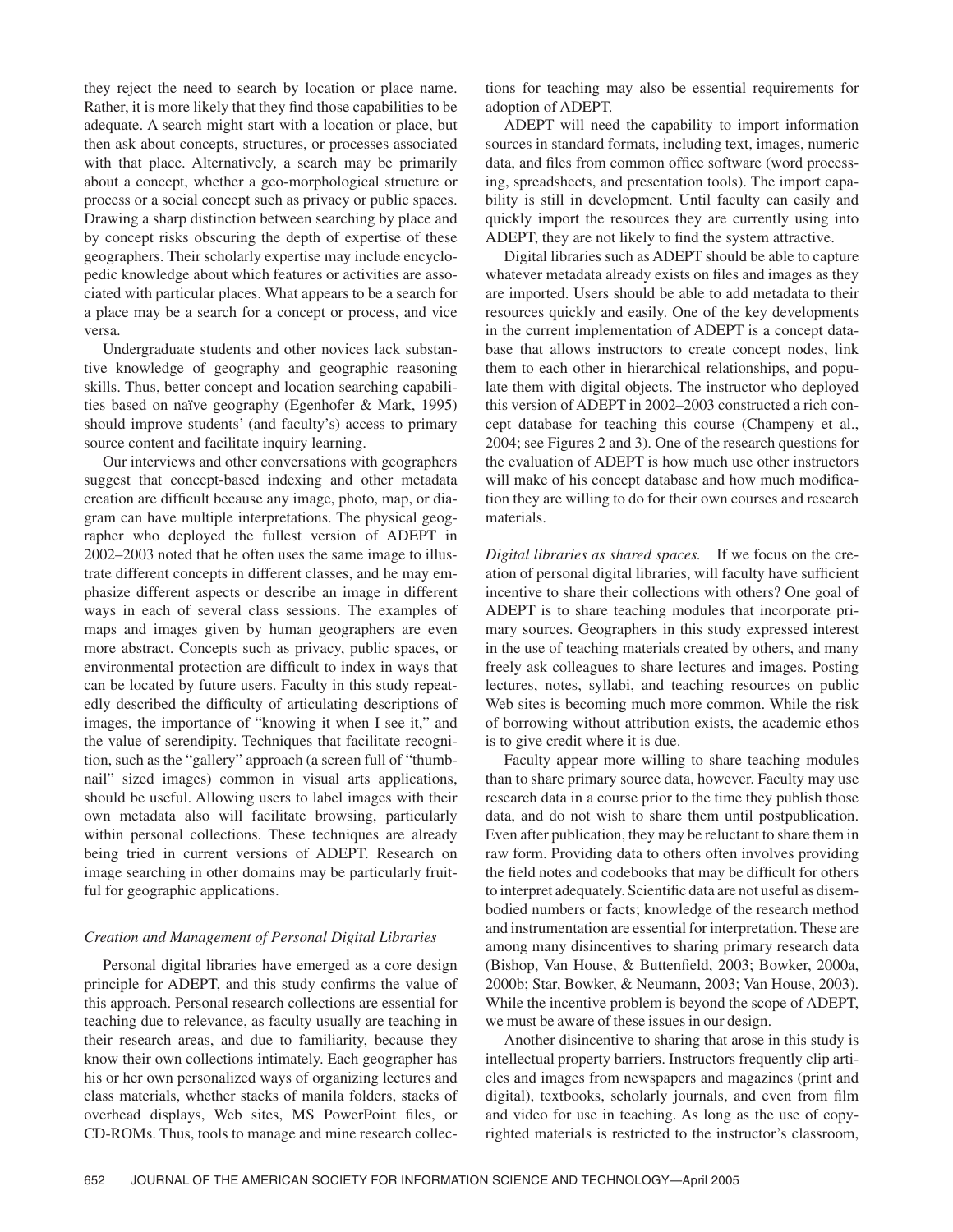it generally is deemed fair use for educational purposes (regardless of whether it would pass a strict legal interpretation of "fair use"). However, if those same materials are posted on a Web site, circulated electronically to students, or distributed to other instructors, the interpretation of fair use becomes far more restrictive. Explicit permissions may be required and may be difficult to obtain, in terms of both time and money (Lessig, 2001).

Creative Commons (http://www.creativecommons.org) is currently the most promising approach to resolving some of these intellectual property problems, which are otherwise a massive road block to resource sharing for education. Users can license their content via Creative Commons with varying degrees of rights. They may allow others to use the content only if left intact, only for nonprofit purposes, or to manipulate it, provided the original source is acknowledged, for example. An interim step for ADEPT is to rely on metadata to register copyright ownership (at least at the level of "O.K. to share" vs. unknown) and to use that field as a filter for providing access to materials. This is admittedly a provisional solution to an enduring problem. Other digital libraries, such as the Alsos Digital Library for Nuclear Issues (2004), have made use of the Creative Commons license. ADEPT, as mentioned, contains resources of uncertain provenance, and professors who make course materials available online via ADEPT may not be willing or able to ascertain which portions of their personal collections they are able to share, even when the mechanics of that process (such as posting appropriate metadata) are quite simple.

*Capabilities to manipulate data and images.* Digital libraries can support information seeking, use, and creation, all of which are of interest to the geographers in our study. Once they locate items of interest, they tend to manipulate them in various ways. They enlarge images, they shrink images, they select sections from them, and they annotate them. Sometimes they use computer-based tools and sometimes they use paper, plastic foils for overhead projectors, markers, and photocopy machines (one of our respondents is particularly facile with the enlargement capabilities on his department's photocopier). They re-compute data to create new maps and new images. The ability to manipulate data and images is at the core of scholarship and teaching in the field of geography. Each individual adds his or her own perspective to the evidence available.

Content manipulation requires complex tools that are beyond the scope of ADEPT. However, ADEPT designers intend to facilitate interoperability by maintaining objects in standard formats that are easily imported from and exported to common data management tools.

Content manipulation may define the intersection between personal digital libraries and shared spaces. Users could maintain their separate personal digital libraries while contributing some or all of the content to the shared space. Others could select from the shared space, manipulate it, and resubmit to the shared space with appropriate tags. They could also keep manipulated versions in private spaces. As usual, the technological challenges are simpler than the behavioral and policy challenges, and we will need to bear these factors in mind as we move forward with the design of ADEPT and other digital libraries with similar goals.

## **Conclusions**

Digital libraries hold great promise for improving undergraduate education by providing access to primary sources and by providing associated tools and services to deploy those resources in teaching and learning. Geography is especially suited to the educational use of digital libraries because content is plentiful and tools and services to facilitate geographic reasoning are sorely needed. It is also a discipline that can benefit from inquiry learning approaches by making the content and tools of scholarship available to students. ADEPT is an ambitious, 5-year project whose goals are to construct, deploy, and evaluate inquiry-learning capabilities for the Alexandria Digital Library, an extant digital library of primary sources in geography.

The study reported here is one important step toward those goals, to understand better how geography faculty seek and use information resources (both primary and secondary) in their teaching of undergraduate courses. We interviewed nine geography faculty in their offices, during a term in which they were teaching one or more undergraduate courses, asking them a wide range of questions about information seeking for research and teaching, and about how they use information resources in teaching, once acquired. These data were supplemented by interviews with four faculty conducted as part of an earlier ADEPT study, asking questions about the nature of knowledge in geography.

We found that research and teaching are both complementary and competing activities. Information seeking for research and teaching are mostly complementary and mutually reinforcing. Faculty are more likely to encounter useful teaching resources while seeking research resources than vice versa, although the influence goes in both directions. Faculty has extensive requirements for secondary sources and finds the library resources available to be adequate. Their greatest information needs are for research data, maps, and images. The ability to search for primary sources by location and place name also appears to be adequate; their desire is for better searching by concept or theme, both for research and teaching content. The faculty in our study makes extensive use of their own research resources in their teaching.

These findings have a wide range of implications for the functionality and architecture of geographic digital libraries for educational use. Searching by concept is essential, but difficult due to the many ways in which data and images can be interpreted and used. Research on image retrieval in other domains will be needed to address some of these problems. An interim approach would be better browsing capabilities, such as through galleries of thumbnail images. Another implication is the importance of personal digital libraries. Each faculty member interviewed has his or her own approach to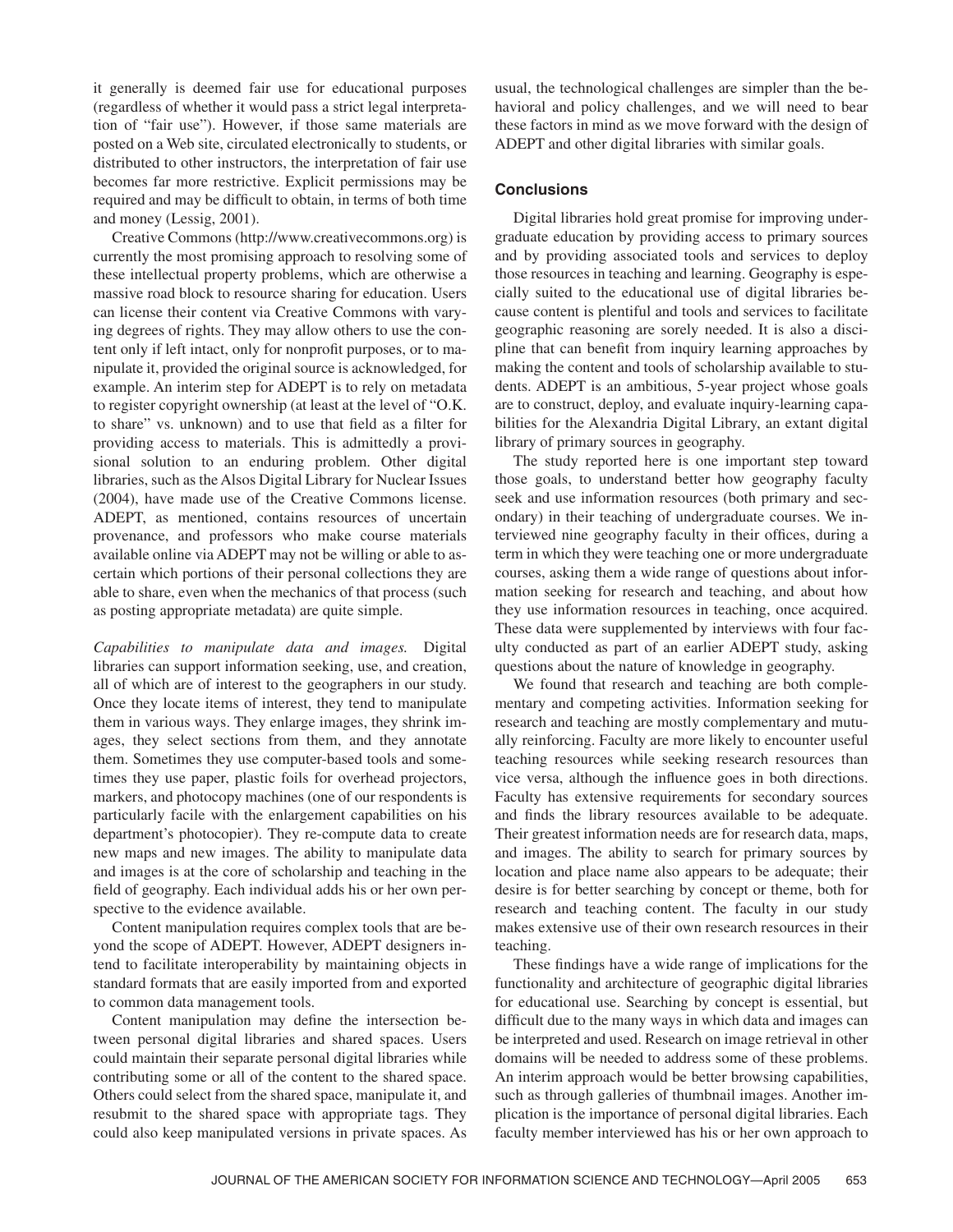selecting, collecting, and organizing teaching resources. Thus, each user needs his or her own personal space in which to manage digital objects. Some of the personal digital library content may be selected from a shared space; other content will be imported from personal collections of research and teaching resources. Once gathered, the faculty often wishes to manipulate, annotate, select, and augment resources for their own purposes. To facilitate these practices, ADEPT needs capabilities for importing content from common office software, and for storage of content in standard formats that can be imported and exported to other applications.

A tension exists between ADEPT as a shared collection and as a set of independent, personal collections. Tools can facilitate sharing but cannot overcome barriers such as intellectual property rights and access to proprietary research data. More needs to be known about community practices for sharing teaching and research resources, and this knowledge must inform the dissemination and deployment of digital libraries such as ADEPT.

ADEPT is likely to make the greatest contributions to education by building tools and services that facilitate inquiry learning with primary sources. The geography faculty in our study has the greatest need for primary sources and wishes to make more use of them in their research and their teaching. However, these findings suggest that we must be cautious about constructing a digital library that contains only teaching objects. Information seeking for research and teaching are interdependent, and seeking information for research is more likely to yield teaching resources than vice versa. Thus, we question how much use faculty would make of a digital library that contains solely teaching resources. The capabilities to manage personal collections of research and teaching materials, and to produce lectures and lessons from those resources, appear to offer greater value for this group of geography faculty.

#### **Acknowledgments**

The research reported here is funded by National Science Foundation grant no. IIS-9817432, Terence R. Smith, University of California, Santa Barbara, Principal Investigator (http://www.alexandria.ucsb.edu/) and a subcontract to UCLA, Christine L. Borgman, Principal Investigator (http:// is.gseis.ucla.edu/adept/).

We are grateful to our research subjects, who have given generously of their time throughout the ADEPT project. The gracious cooperation of the Departments of Geography at UCSB and UCLA have made the education and evaluation research on ADEPT possible. Our partners at UCSB have provided thoughtful guidance on all phases of the education and evaluation effort and made use of our results in systems design. Special thanks go to Terence R. Smith, ADEPT PI; Michael Freeston, Project coordinator; and Richard Mayer, Linda Hill, and Tim Tierney for direct involvement in the evaluation efforts throughout this 5-year project. Linda Hill provided valuable comments on an earlier draft of this paper.

#### **References**

- Alsos Digital Library for Nuclear Issues. (2004). Retrieved April 3, 2004, from http://alsos.wlu.edu/
- Ancona, D., Freeston, M., Smith, T.R., & Fabrikant, S. (2002). Visual explorations for the Alexandria Digital Earth Prototype. In Visual Interfaces to Digital Libraries: Joint Conference on Digital Libraries (Vol. 2539, pp. 199–216). Portland, OR: Springer-Verlag.
- Astin, A.W. (1993). What matters in college? Four critical years revisited. San Francisco: Jossey Bass.
- Astin, A.W., & Chang, M.J. (1995). Colleges that emphasize research and teaching, can you have your cake and eat it too? Change, 27(5), 45–49.
- Bates, M.J. (1989). The design of browsing and berrypicking techniques for the online search interface. Online Review, 13(5), 407–424.
- Bishop, A.P., Van House, N., & Buttenfield, B.P. (Eds.) (2003). Digital library use: Social practice in design and evaluation. Cambridge, MA: MIT Press.
- Borgman, C.L. (1999). What are digital libraries? Competing visions. Information Processing & Management, 38(3), 227–243.
- Borgman, C.L. (2000a). Digital libraries and the continuum of scholarly communication. Journal of Documentation, 56, 412–430.
- Borgman, C.L. (2000b). From Gutenberg to the global information infrastructure: Access to information in the networked world. Cambridge, MA: MIT Press.
- Borgman, C.L. (2002). Final report to the National Science Foundation. Paper presented at the Fourth DELOS Workshop. Evaluation of Digital Libraries: Testbeds, Measurements, and Metrics, Budapest, Hungary. Retrieved from http://www.sztaki.hu/conferences/deval/presentations/ final\_report.html
- Borgman, C.L. (2004, March). The interaction of community and individual practices in the design of a digital library. Paper presented at the International Symposium on Digital Libraries and Knowledge Communities in Networked Information Society, Tsukuba, Ibaraki, Japan.
- Borgman, C.L., Bates, M.J., Cloonan, M.V., Efthimiadis, E.N., Gilliland-Swetland, A.J., Kafai, Y., Leazer, G.L., & Maddox, A. (1996). Social aspects of digital libraries. Final Report to the National Science Foundation; Computer, Information Science, and Engineering Directorate; Division of Information, Robotics, and Intelligent Systems; Information Technology and Organizations Program. Retrieved from http://is.gseis .ucla.edu/research/dl/index.html
- Borgman, C.L., Gilliland-Swetland, A.J., Leazer, G.H., Mayer, R., Gwynn, D., Gazan, R., et al. (2000). Evaluating digital libraries for teaching and learning in undergraduate education: a case study of the Alexandria Digital Earth Prototype (ADEPT). Library Trends, 42(2), 228–250.
- Borgman, C.L., & Larsen, R. (2003). ECDL 2003 Workshop report: Digital library evaluation—Metrics, testbeds and processes. D-Lib Magazine, 9(9). Retrieved from http://www.dlib.org/dlib/september3/09inbrief .html#BORGMAN
- Borgman, C.L., Leazer, G.H., Gilliland-Swetland, A.J., & Gazan, R. (2001, September). Iterative design and evaluation of a geographic digital library for university students: A case study of the Alexandria Digital Earth Prototype (ADEPT). In P. Constantopoulos & I.T. Solvberg (Eds.), Research and Advanced Technology for Digital Libraries: 5th European Conference. Lecture Notes in Computer Science (Vol. 2163, pp. 390– 401). New York: Springer.
- Borgman, C.L., Smart, L.J., Millwood, K.A., Finley, J.R., Champeny, L., Gilliland-Swetland, A.G., & Leazer, G.H. (2004, April). Getting ready for class: The information seeking behavior of geography professors in support of teaching. Paper presented at the Annual Meeting of the American Educational Research Association, San Diego, CA.
- Bowker, G.C. (2000a). Biodiversity datadiversity. Social Studies of Science, 30(5), 643–683.
- Bowker, G.C. (2000b). Mapping biodiversity. International Journal of Geographical Information Science, 14(8), 739–754.

Case, D.O. (2002). Looking for information: A survey of research on information seeking, needs, and behavior. San Diego: Academic Press.

Boyer Commission on Educating Undergraduates. (2001). Reinventing undergraduate education: Three years after the Boyer Report.: Author.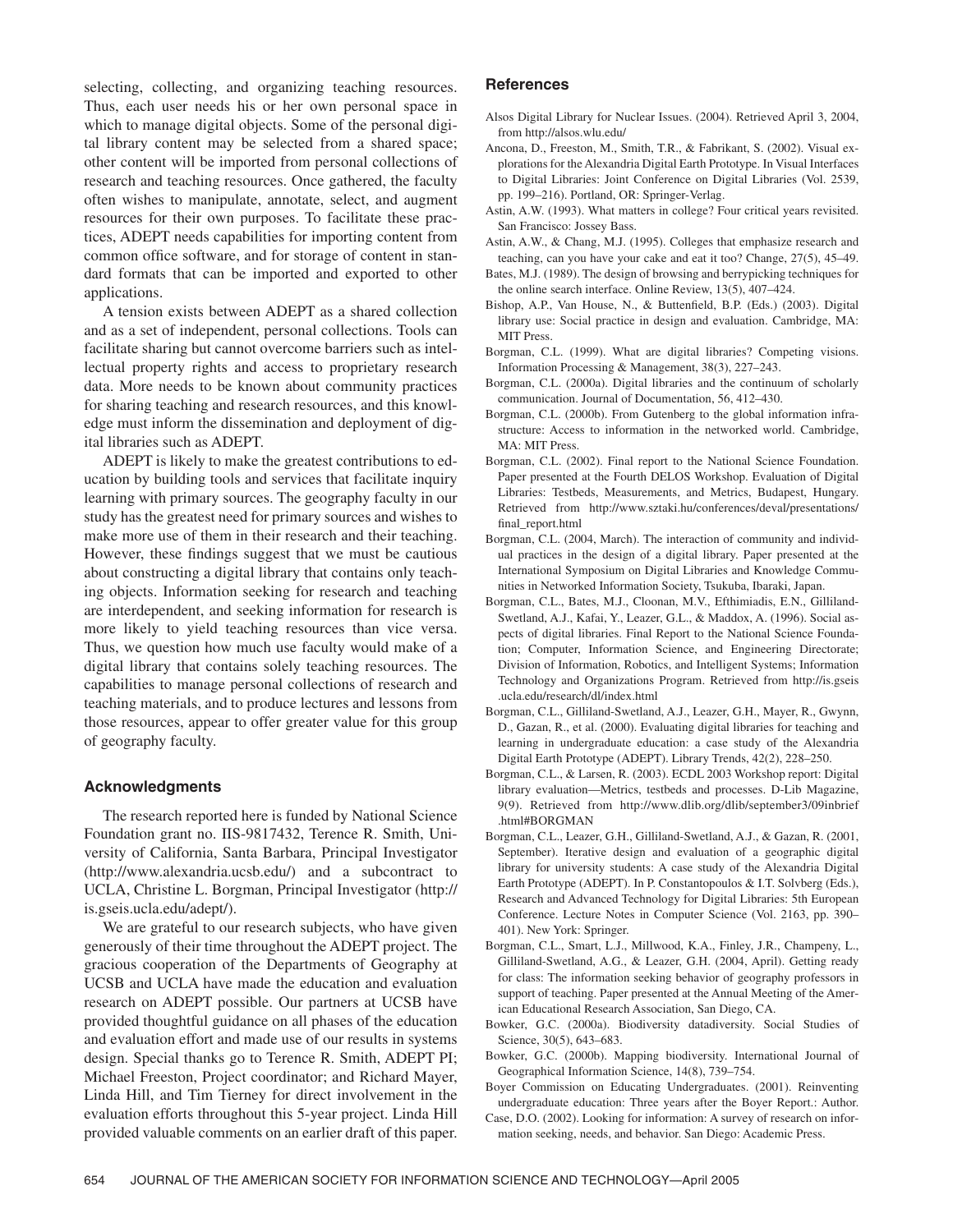Champeny, L., Borgman, C.L., Leazer, G.H., Gilliland-Swetland, A.G., Millwood, K A., D'Avolio, L., et al. (2004). Developing a digital learning environment: An evaluation of design and implementation processes. Paper presented at the Joint Conference on Digital Libraries, Tucson, AZ.

Clark, B.R. (1997). The modern integration of research activities with teaching and learning. Journal of Higher Education, 68(3), 242–255.

Coleman, A.S., Smith, T.R., Buchel, O.A., & Mayer, R.E. (2001). Learning spaces in digital libraries. In P. Constantopoulos & I.T. Solvberg (Eds.), Research and Advanced Technology for Digital Libraries: 5th European Conference. Lecture Notes in Computer Science (Vol. 2163). New York: Springer.

- Dervin, B., & Nilan, M. (1986). Information needs and uses. Annual Review of Information Science and Technology (ARIST), 21, 3–33.
- Dill, D.D. (1999). Academic accountability and university adaptation: The architecture of an academic learning organization. Journal of Higher Education, 38, 127–154.
- Egenhofer, M.J., & Mark, D.M. (1995). Naive geography (No. 95–8). Santa Barbara, CA: National Center for Geographic Information and Analysis.
- Foundation, N.S. (n.d.). Digital Libraries Initiative Phase II. Retrieved May 7, 2004, from http://www.dli2.nsf.gov
- Gazan, R., Leazer, G.H., Borgman, C.L., Gilliland-Swetland, A.J., Smart, L.J., Ancona, D., et al. (2003). Use scenarios in the development of the Alexandria Digital Earth Prototype (ADEPT). In M.J. Bates (Ed.), Annual Meeting of the American Society for Information Science & Technology (Vol. 40, pp. 407–415). Long Beach, CA: Information Today.

Gilliland, A.J., Smart, L.J., Millwood, K.A., Finley, J.R., Champeny, L., Borgman, C.L., et al. (in preparation). Pedagogical issues in the design of digital libraries for undergraduate instruction. Manuscript in preparation.

Gilliland-Swetland, A.J., & Leazer, G.H. (2001). Iscapes: Digital learning environments for the promotion of scientific thinking by undergraduates in geography. In First ACM/IEEE-CS Joint Conference on Digital Libraries (pp. 120–121). New York: ACM.

GIS Dictionary. (1996). Association for Geographic Information and the University of Edinburgh. Retrieved December 15, 2004, from http:// www.geo.ed.ac.uk/agidict/welcome.html

- Gottlieb, E.E., & Keith, B. (1997). The academic research-teaching nexus in eight advanced-industrialized countries. Journal of Higher Education, 34, 397–420.
- Hart, R.L. (1998). The relationships betweeen work roles and information gathering of faculty at SUNY, College at Freedonia. Library & Information Science Research, 20(2), 163–185.

Hay, K., & Barab, S. (2001). Constructivism in practice. The Journal of the Learning Sciences, 10(3), 281–322.

- Hill, L., & Freeston, M. (2003, June). Introduction to georeferencing in digital libraries, Tutorial. Paper presented at the Joint Conference on Digital Libraries, Houston, TX.
- Hill, L., & Janee, G. (2004). The Alexandria Digital Library Project: Metadata development and use. In D. Hillman & E. Westbrooks (Eds.), Metadata in practice: A work in progress. Chicago: American Library Association.
- Hill, L., Janee, G., Dolin, R., Frew, J., & Larsgaard, M. (1999). Collection metadata solutions for digital library applications. Journal of the American Society for Information Science, 50(13), 1169–1181.
- Hurych, J. (1986). After Bath: Scientists, social scientists, and humanists in the context of online searching. Journal of Academic Librarianship, 12(3), 158–165.

Janee, G., & Frew, J. (2002). The ADEPT digital library architecture. In Second ACM/IEEE-CS Joint Conference on Digital Libraries (pp. 342– 350). New York: ACM.

- Janee, G., Frew, J., & Hill, L.L. (2004). Issues in georeferenced digital libraries. D-Lib Magazine, 10(5). Retrieved from http://www.dlib.org
- Jenkins, A. (2000). The relationship between teaching and research: Where does geography stand and deliver? Journal of Geography in Higher Education, 24(3), 325–351.
- Kuhlthau, C.C. (1988). Developing a model of the library search process: Cognitive and affective aspects. RQ, 28(2), 232–242.
- Kuhlthau, C.C. (1991). Inside the search process: Information seeking from the user's perspective. Journal of the American Society for Information Science, 42(5), 361–371.
- Lagoze, C. (1997). From static to dynamic surrogates: Resource discovery in the digital age. D-Lib Magazine. Retrieved from http://www.dlib.org/ dlib/june97/06lagoze.html
- Larsen, R., & Wactlar, H. (2004). Knowledge lost in information: Report of the NSF Post-DL Futures Workshop. Retrieved from http://www.sis.pitt .edu/~dlwkshop
- Larsgaard, M.L. (1998). Map librarianship: An introduction (3rd ed.). Englewood, CO: Libraries Unlimited.
- Larson, R.R. (1995). Geographic information retrieval and spatial browsing. Retrieved from http://sherlock.berkeley.edu/geo\_ir/PART1.html
- Leazer, G.H., Gilliland-Swetland, A.J., Borgman, C.L., & Mayer, R.E. (2000). Classroom evaluation of the Alexandria Digital Earth Prototype (ADEPT). In ASIS 2000 Proceedings of the 63rd ASIS Annual Meeting (Vol. 37, pp. 334–340). Medford, NJ: Information Today.
- Leckie, G.J., Pettigrew, K.E., & Sylvain, C. (1996). Modeling the information seeking of professionals: A general model derived from research on engineers, health care professionals, and lawyers. Library Quarterly, 66(2), 161–193.
- Lessig, L. (2001). The future of ideas: The fate of the commons in a connected world. New York: Random House.
- Manduca, C., McMartin, F., & Mogk, D. (2001). Pathways to progress: Vision and plans for developing the NSDL: National Science Digital Library. Retrieved December 15, 2004, from http://doclib.comm .nsdlib.org/PathwaysToProgress.pdf
- Marchionini, G., & Crane, G. (1994). Evaluating hypermedia and learning: Methods and results from the Perseus project. ACM Transactions on Information Systems, 12(1), 5–34.
- Mark, D.M. (1997). Cognitive perspectives on spatial and spatio-temporal reasoning. In M. Craglia & H. Couclelis (Eds.), Geographic information research bridging the Atlantic (pp. 308–319). London: Taylor and Francis.
- Mayer, R.E., Mautone, P., & Prothero, W. (2002). Pictorial aids for learning by doing in a multimedia geology simulation game. Journal of Educational Psychology, 94(1), 171–185.
- Mayer, R.E., Smith, T.R., Borgman, C.L., & Smart, L.J. (2002). Digital libraries as instructional aids for knowledge construction. Educational Technology, 42(6), 38–42.
- Meadows, A.J. (1998). Communicating research. San Diego: Academic Press.
- Monge, P.R., & Contractor, N.S. (2003). Theories of communication networks. Oxford, UK: Oxford University Press.
- Monmonier, M. (1993). Mapping it out: Expository cartography for the humanities and social sciences. Chicago: University of Chicago.
- Munby, H., Cunningham, M., & Lock C. (2000). School science culture: A case study of barriers to developing professional knowledge. Science Education, 84, 193–211.
- National Science Foundation, Digital Libraries Initiative, Phase II. (1999). Retrieved December 15, 2004, from http://www/dli2.nsf.gov/
- Pettigrew, K.E., Fidel, R., & Bruce, H. (2001). Conceptual frameworks in information behavior. Annual Review of Information Science and Technology (ARIST), 35, 43–78.
- Posner, G., Strike, K., Hewson, P., & Gertzog, W. (1982). Accommodation of a scientific conception: Toward a theory of conceptual change. Science Education, 66, 221–227.
- Reinventing Undergraduate Education: A Blueprint for America's Research Universities. (1998). Boyer Commission on Educating Undergraduates, Carnegie Foundation for the Advancement of Teaching. Retrieved December 15, 2004, from http://naples.cc.sunysb.edu/pres/boyer.nsf/
- Reinventing Undergraduate Education: Three Years After the Boyer Report. (2001). Boyer Commission on Educating Undergraduates, Carnegie Foundation for the Advancement of Teaching. Retrieved December 15, 2004, from http://ws.cc.stonybrook.edu/pres/0210066-Boyer\_Report\_ Final.pdf
- Reiser, B.J., Tabak, I., Sandoval, W.A., Smith, B.K., Steinmuller, F., & Leone, A.J. (2001). BGuILE: Strategic and conceptual scaffolds for scientific inquiry in biology classrooms. In S.M. Carver & D. Klahr (Eds.), Cognition and instruction: Twenty-five years of progress (pp. 263–305). Mahwah, NJ: Erlbaum.
- Rogers, E.M. (1995). Diffusion of innovations (4th ed.). New York: Free Press.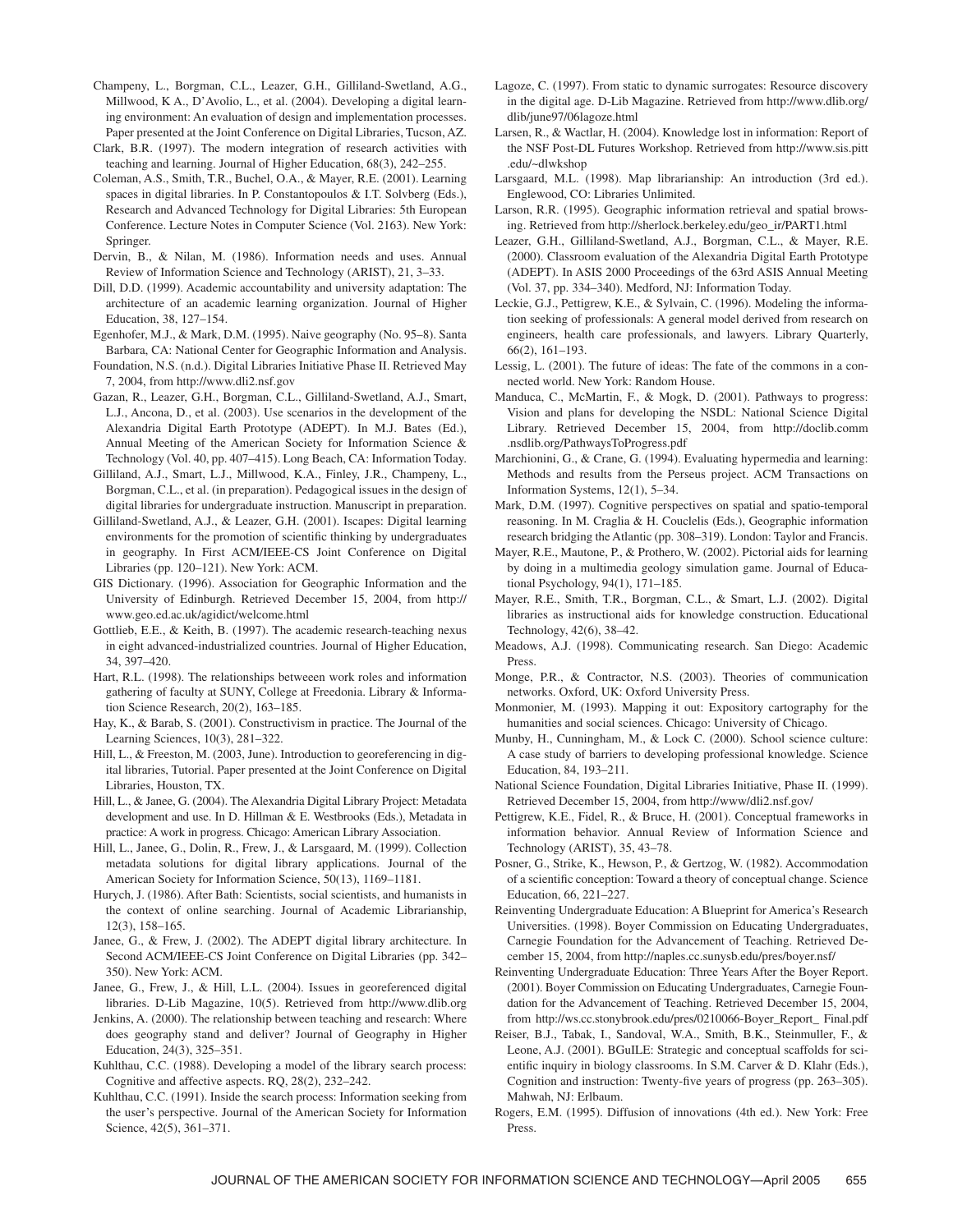- Sandoval, W.A. (1999, December). Epistemic supports for collaborative science inquiry. Paper presented at the Poster presentation at CSCL'99, Computer Supported Collaborative Learning Conference, Palo Alto, CA.
- Sandoval, W.A., & Reiser, B.J. (2003). Explanation-driven inquiry: Integrating conceptual and epistemic supports for science inquiry. Science Education, 87, 1–29.
- Serow, R.C. (2000). Research and teaching at a research university. Journal of Higher Education, 40, 449–463.
- Smith, T.R., Ancona, D., Buchel, O., Freeston, M., Heller, W., Nottrott, R., et al. (2003). The ADEPT concept-based digital learning environment. In T. Koch & I.T. Solvberg (Eds.), Research and Advanced Technology for Digital Libraries: 7th European Conference (pp. 300–312). Berlin: Springer.
- Star, S.L., Bowker, G.C., & Neumann, L.J. (2003). Transparency beyond the individual level of scale: Convergence between information artifacts and communities of practice. In A.P. Bishop, N. Van House, & B.P. Buttenfield (Eds.), Digital library use: Social practice in design and evaluation (pp. 241–270). Cambridge, MA: MIT Press.
- Van House, N.A. (2003). Digital libraries and collaborative knowledge construction. In A.P. Bishop, N. Van House, & B.P. Buttenfield (Eds.), Digital library use: Social practice in design and evaluation (pp. 271– 296). Cambridge, MA: MIT Press.
- Westbrook, L. (1997). Information needs. In A. Kent & H. Lancour (Eds.), Encyclopedia of library and information science (Vol. 59, Suppl. 22, pp. 316–345). New York: Marcel Dekker.

## **Appendix A. Faculty Interview**

- 1. Our DL will contain primary sources. How do you define a primary source in geography?
- 2. Describe the undergraduate courses you will be teaching next quarter.
	- a. How many times have you taught that course?
	- b. How many years have you been teaching at this level?
	- c. How many students are enrolled? (note: verify against  $IIRSA$
	- d. Does the course have TAs? Do they teach lab sections or just grade for you?
- 3. Please tell us how you prepare for this course.
	- e. Where do you do your course preparation?
	- f. How much time do you spend prior to the start of the quarter?
	- g. How much time do you spend each week during the quarter?
	- h. What do you do to get yourself prepared?
	- i. What tools do you use (software programs, search tools)?
	- j. What do you do if you're pressed for time?
- 4. How do you get information and materials to support your teaching?
	- a. For example, texts, supplemental reading materials, examples, images, maps or other objects you use in class.
	- b. How do you select problems or questions for weekly assignments and exams?
	- c. Where do you search? How do you find things?
	- d. What are your criteria for selecting items?
	- e. Can you demonstrate now how you would search for something?
- f. How easy/hard is it to locate new items in support of the course?
- g. What features would you like added to tools you already use?
- 5. What do you do with the materials you've gathered prior to introducing them in the classroom?
	- a. Do you need to modify items? How do you do it (i.e., what tools? what needs to be changed?)?
	- b. Where do you "store" your materials?
	- c. How do you arrange them for yourself?
	- d. Do you retain them for further use?
- 6. If we were to build the perfect system to help you locate resources in support of your teaching, what would you like the system to contain?
	- a. How would you search it?
	- b. What features should it have?
	- c. What role would your TAs play in using that system?
- 7. How does your information seeking for your own research compare to your information seeking for instruction?
	- a. Do you use the same sources? In the same ways?
	- b. Describe your current research project and give an example of when you needed to find information for it.
	- c. How much information is primary? How much is secondary?

## **Appendix B. Applications to Learning Situations and Evaluations of ADEPT Faculty**

#### *Pre-ADEPT Classroom Implementation Interview*

- 1. What is Geography?
- 2. How is knowledge about Geography produced?
- 3. How do you think Geography should be taught?
- 4. Why is studying Geography important?
- 5. What are your goals as a teacher of Geography?
- 6. What is most important to teach about the discipline of Geography?
- 7. What are your specific goals as a teacher in this course?
- 8. How would you characterize your pedagogical approach in this course?
- 9. What is most important for undergraduates as compared to graduates and other types of students to learn about Geography?
- 10. What is your previous experience with information technology?
- 11. How would you define geospatial information technologies?
- 12. Where do you see the value of geospatial information technologies for your students' learning?
- 13. Where do you see the value of geospatial information technologies for you as a teacher?
- 14. What do you expect from implementation of ADEPT in the classroom?
- 15. Are there any obstacles you foresee in using ADEPT in the classroom?